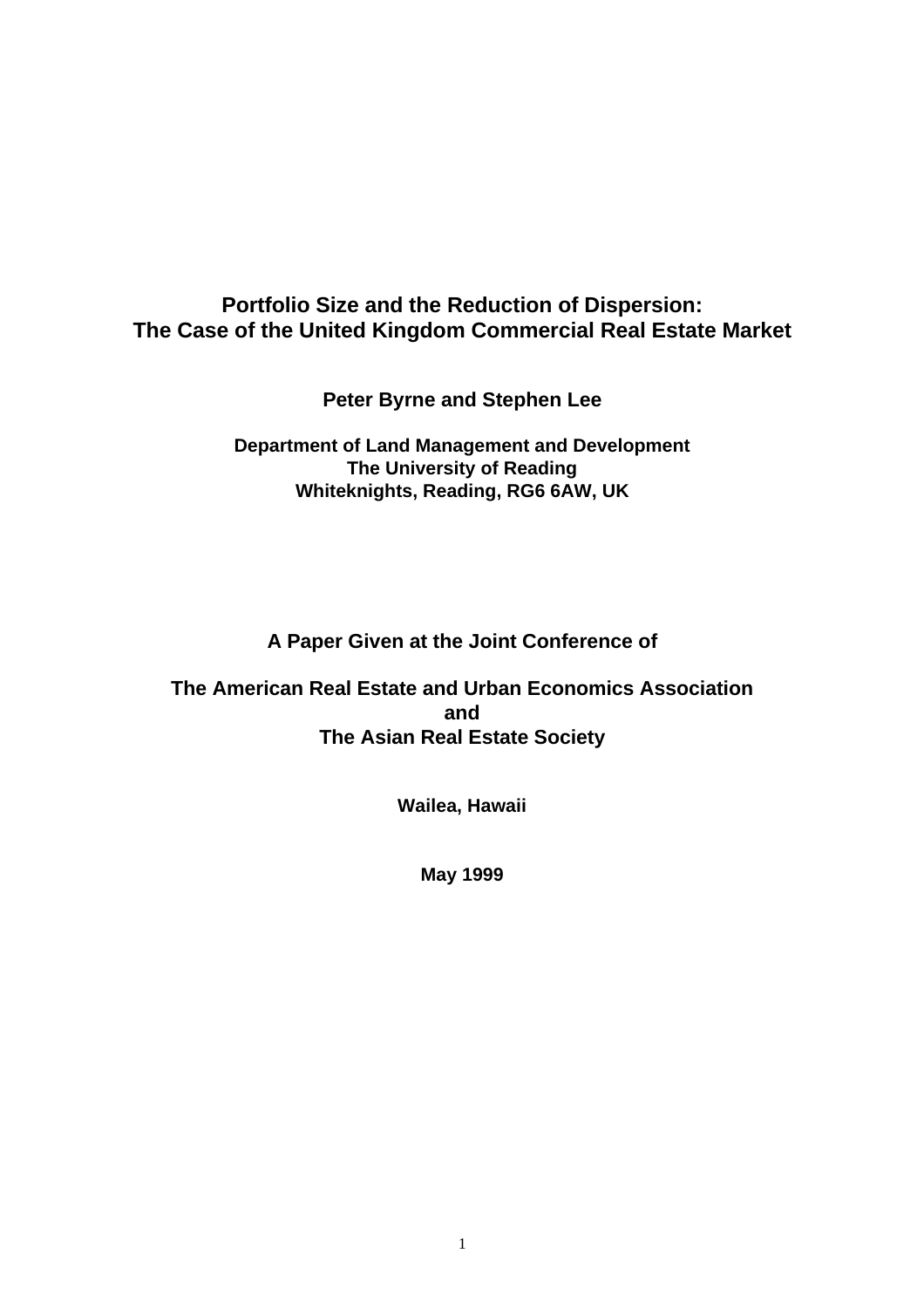#### **Abstract**

This paper investigates the potential benefits and limitations of equal and value-weighted diversification using as the example the UK institutional property market. To achieve this it uses the largest sample (392) of actual property returns that is currently available, over the period 1981 to 1996.

To evaluate these issues two approaches are adopted; first, an analysis of the correlations within the sectors and regions and secondly simulations of property portfolios of increasing size constructed both naively and with value-weighting.

Using these methods it is shown that the extent of possible risk reduction is limited because of the high positive correlations between assets in any portfolio, even when naively diversified. It is also shown that portfolios exhibit high levels of variability around the average risk, suggesting that previous work seriously understates the number of properties needed to achieve a satisfactory level of diversification.

The results have implications for the development and maintenance of a property portfolio because they indicate that the achievable level of risk reduction depends upon the availability of assets, the weighting system used and the investor's risk tolerance.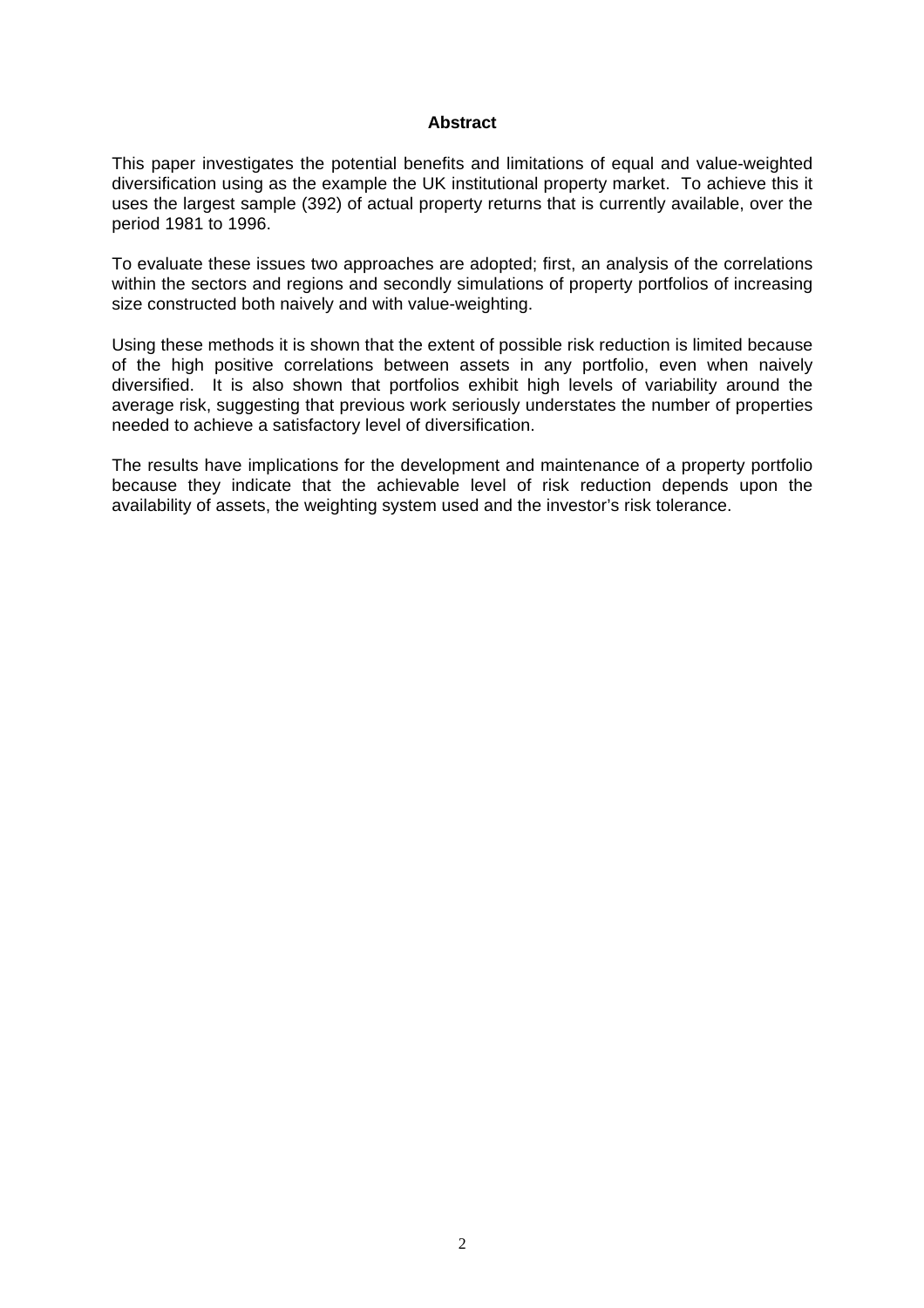## **1.0 Introduction**

The general benefits of diversification have been well established in Modern Portfolio Theory (MPT) since the seminal work of Markowitz (1952). Later work has demonstrated that the value of diversification is limited or bounded by the systematic risk of the market as a whole (see for example Evans and Archer, 1968). The application of MPT to the real estate market is more recent, with the original focus on assessing the place of real estate in the mixed-asset portfolio. Lately the emphasis has moved to investigating the implications of MPT for the real estate portfolio itself (see Lee and Byrne, 1998). Also, a number of studies have used simulation to examine the effects of spreading risk across assets within a real estate portfolio (Jones Lang Wootton (JLW), 1986; Barber, 1991 and Brown, 1988, 1991). The results of these studies show that portfolios with smaller numbers of properties have a higher volatility than larger portfolios. Although there is some disagreement about the optimal number of properties to hold, there is general agreement that the number needed to achieve a satisfactory level of diversification is substantially greater than that held by most institutional investors, confirming findings from other markets; see for example, Evans and Archer, 1968; Wagner and Lau, 1971; Johnson and Shannon, 1974; Elton and Gruber, 1977; Tole, 1982; Bird and Tippett 1986; Lloyd, Hand and Modani, 1987,and Stratman, 1987.

This work has generally assessed the impact on risk of increased portfolio size assuming equal weighting within the portfolios. For most funds however, it is not possible generally to obtain equal weighting and at the same time be represented in key market segments. Equal weighting is therefore probably not a realistic or even desirable goal for fund managers. As a consequence fund managers will seek to hold value-weighted rather than equal-weighted portfolios (Morrell, 1993). Later work has concentrated on the impact that non-equal weighting, or value skewness, has on portfolio risk (Brown, 1988, 1991; Morrell, 1993 and Schuck and Brown, 1997). Results here show that in comparison to equalweighted portfolios, value-weighting leads to sub-optimal results because of increases in specific risk within the portfolio, in other words the portfolios have higher total risk. However, for an individual portfolio, especially of small size, the reduction in risk could be much higher (lower) than the average, depending on the actual inter-correlation between the subset of assets. This would be especially so if the portfolio is not equally weighted and the highest holdings are in the least (highest) risky assets (Schuck and Brown, 1997). Thus, value-weighting by itself does not always lead to higher portfolio risk in comparison to an equal-weighted portfolio of the same size; see for example Cullen (1991).

Taken as a whole, these studies have tended to use only a small sample of properties with only a few years' data. At the same time real estate professionals have begun to adopt a portfolio construction strategy that has focused, not at the individual property level, but at the town or urban area level (McNamara, 1990). This suggests that fund managers need to know the extent to which a portfolio construction process based on a sector and/or regional/town level analysis leads to a reduction in portfolio risk, especially for valueweighted portfolios. Such issues have not been addressed in previous work, although Brown (1988, 1991) and Morrell (1993) have looked at the impact of risk reduction in sector portfolios using individual property data from different geographical locations.

By replicating and extending experimental methods used previously in equity markets and more recently to a limited extent in real estate markets, this paper examines these issues using a very large database of actual real estate data from 392 'locations' across the United Kingdom (UK) with annual data covering the period from 1981 to 1996. This has important implications for assessing the general effect of diversification. Beyond that,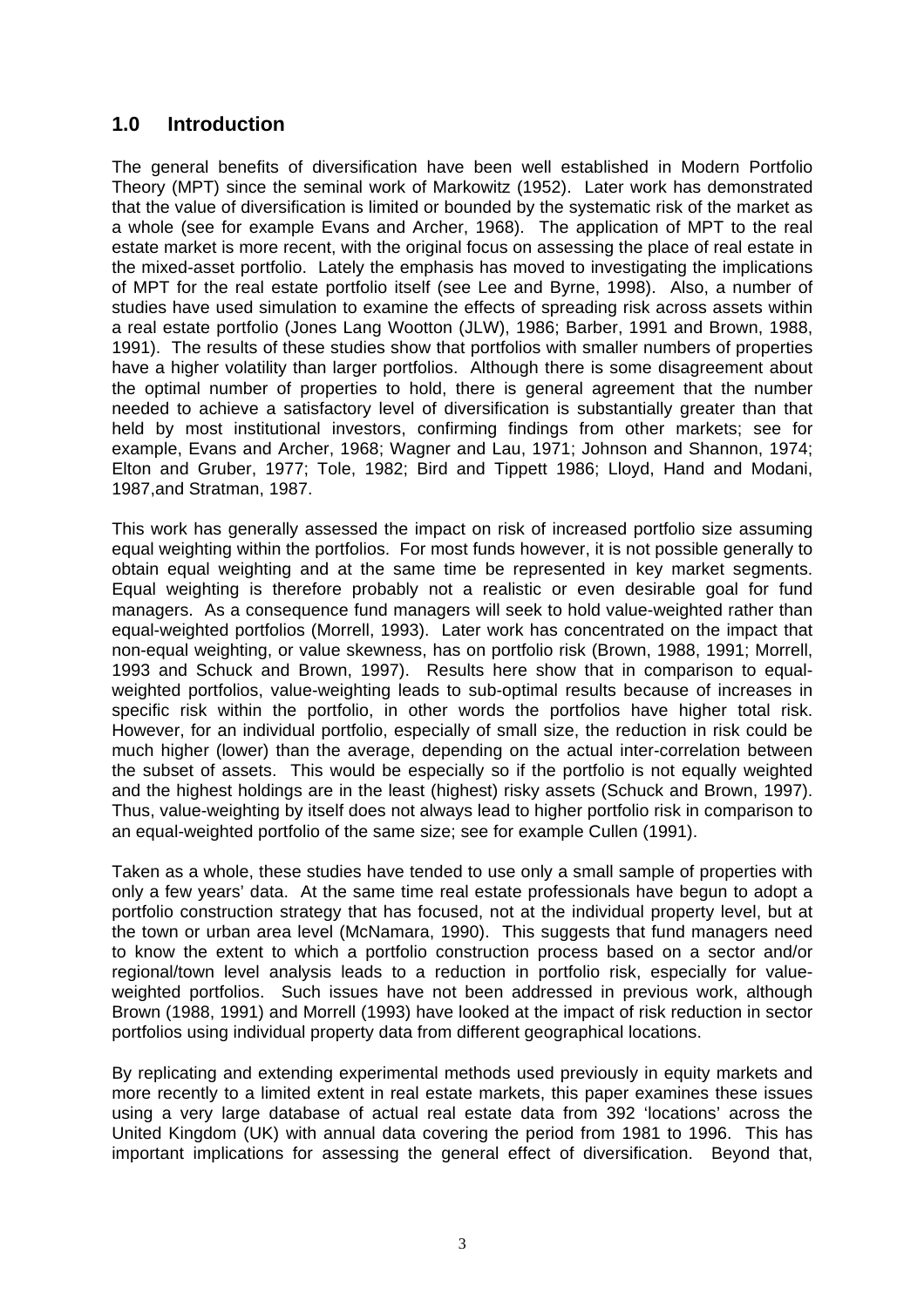however, it is important for the process of developing and maintaining a real estate portfolio.

### **2.0 The reduction in portfolio risk**

Markowitz (1952) showed that the variance of a portfolio of *N* assets is given by:

$$
S_{p}^{2} = \sum_{i=1}^{N} w_{i}^{2} S_{i}^{2} + \sum_{i=1}^{N} \sum_{j=1}^{N} w_{i} w_{j} S_{i} S_{j} \Gamma_{ij}
$$
(1)

where:

 $\sigma^2_\mathrm{p}$  = portfolio variance  $\sigma_i^2$  = the variance of asset *i*;  $\rho_{i,j}$  = the correlation between assets *i* and *j*; *N* = the number of assets.

Equation 1, in the special case where  $\sigma_{\rm i}$  equals the average standard deviation  $\bar{\sigma}$  and  $p_{ii}$  equals the average correlation coefficient  $\bar{\rho}$  for all i, becomes:

$$
S_{p}^{2} = \sum_{i=1}^{N} w_{i}^{2} \overline{S}^{2} + \sum_{i=1}^{N} \sum_{j=1}^{N} w_{i} w_{j} \overline{S}^{2} \overline{\Gamma}
$$
 (2)

For any given  $w_i$ , the sum of all  $w_j$  for  $j \neq i$  must equal  $(1-w_i)$ . Substituting into the last term of (2) produces:

$$
S_{p}^{2} = \overline{S}^{2} (1 - \overline{\Gamma}) \sum_{i=1}^{N} w_{i} + \overline{S}^{2} \overline{\Gamma}
$$
 (3)

In addition if we assume equal weighting then (3) simplifies to:

$$
S_p^2 = \overline{S}^2 (1 - \overline{r}) \frac{1}{N} + \overline{S}^2 \overline{r}
$$
 (4)

Equation 4 shows that the total risk (variance) of an individual investment can be broken down into two components. This has important implications for the amount of risk reduction that can be achieved by naïve diversification. The first component, as represented by the first term on the RHS of equation 4, can be eliminated by increasing the number of investments in a portfolio. Indeed the elimination of this part of total risk will be achieved rapidly, since as *n* increases *1/n* approaches zero very quickly. In contrast the second component of total risk, the second term on the RHS of equation 4, cannot be eliminated by increasing the number of investments in a portfolio. This risk component is represented by the average correlation (covariance) across all investments under review. Such a component of risk is therefore common to all investments and is consequently called systematic or market risk, see Elton and Gruber (1977), Brown (1991). The first component of risk is then labelled unsystematic or specific risk. This is the risk inherent in an individual investment which is independent of the market and is unique to the individual asset. It is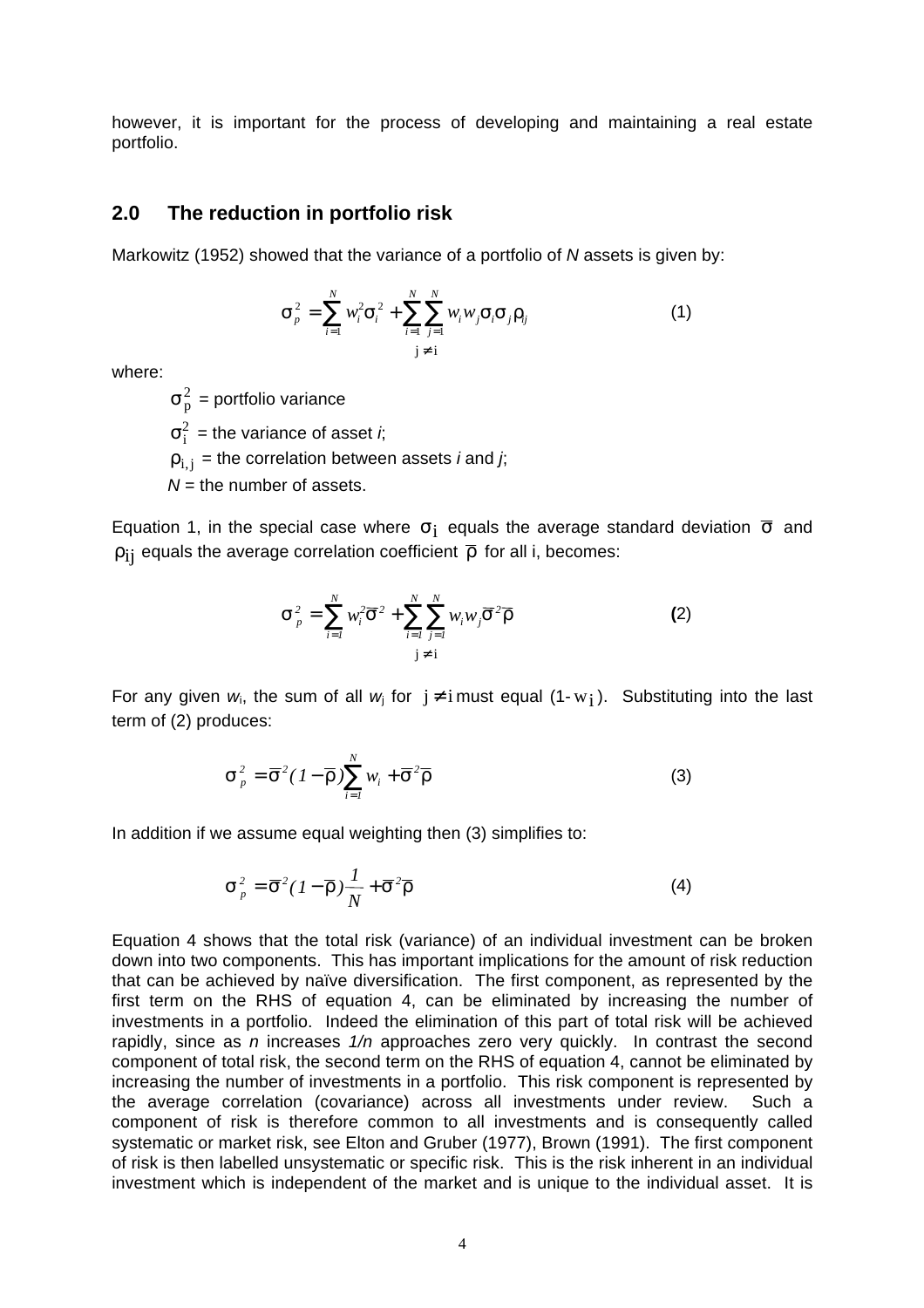this part of total risk that is eliminated by naive diversification, leaving the systematic component in the portfolio. Consequently the level of risk reduction that can be achieved in a portfolio is limited or bounded by the risk of the market, which is represented by the average correlation of risk across the investments. The lower the correlation the higher the risk reduction.

Schuck and Brown (1997) show that the percentage reduction in total risk, as measured by the standard deviation of returns (the square root of the variance), for any value of *N*, relative to that in an individual asset holding, can be found by:

$$
RR\%_{N} = I - \left[\frac{I - \overline{\Gamma}}{N} + \overline{\Gamma}\right]^{1/2}
$$
 (5)

This shows that if the average correlation between assets ( $\overline{\rho}$ ) is 1 there is no reduction in portfolio risk. If  $\bar{\rho}$  is zero, then as *N* increases the first term in the bracket on the right hand side of (5) tends to zero and the reduction in risk tends to 100%, i.e. a portfolio of zero risk. Therefore increasing the number of assets in a portfolio will not by itself result in a fall in portfolio risk, unless  $\bar{\rho}$  is less than 1. The reduction in risk will be greatest if  $\bar{\rho}$  is zero. Hence the closer the average correlation between assets is to one the lower is the reduction in risk.

Following this kind of argument, a number of studies have investigated the impact on portfolio volatility (measured by the standard deviation) of spreading risk across an ever increasing number of properties within the UK real estate market. The first study, by JLW (1986), based on annual data from 1980 to 1985 for about 300 properties and using the averaged results of 100 randomly constructed portfolios, showed that as the number of properties within a portfolio increased, portfolio volatility declined. Their results indicated that portfolios with smaller numbers of properties have a higher volatility than larger portfolios. Beyond 20 properties however, JLW argued that about all the reduction in risk had been achieved. Myer, Webb and Young (1997) have conducted a similar exercise on 57 individual properties in the US, using quarterly data from December 1993 through September 1996. Based on 500 equal-weighted randomly constructed portfolios (with replacement) Myer et al. find that as the portfolio size is increased up to 50 properties portfolio standard deviation decreases, the most rapid fall occurring with the addition of the first few properties. Beyond 10 to 20 properties the marginal decrease in portfolio risk was minimal. In contrast Barber (1991), using the same methodology on 10 years' annual data, found that the majority of diversification was achieved once 40-45 properties were included in a real estate portfolio. Brown (1988), using monthly data and a sample of 135 properties, found that after about ten properties the reduction in portfolio risk by adding further properties diminished dramatically. Holding about 30 properties resulted in portfolios diversified down to the systematic risk level. Brown acknowledged that in order for the portfolio to be highly diversified, that is to have the market explain over 95% of the variability in returns, 200+ properties would be needed. Cullen (1991) confirmed this result using a larger number of actual real estate funds with 10 years of annual data from 1981 to 1990. He concluded that a portfolio of four to five hundred properties is needed to achieve a satisfactory level of diversification. Such a large number, when compared with the average size of just over 50 properties for a UK real estate portfolio (IPD, 1996(b)), indicates that the vast majority of UK funds are not diversified and are subject to high levels of specific risk.

Of course, increasing the number of properties will not be the sole determinant of the degree of diversification in a portfolio. If investors were to follow the rules suggested for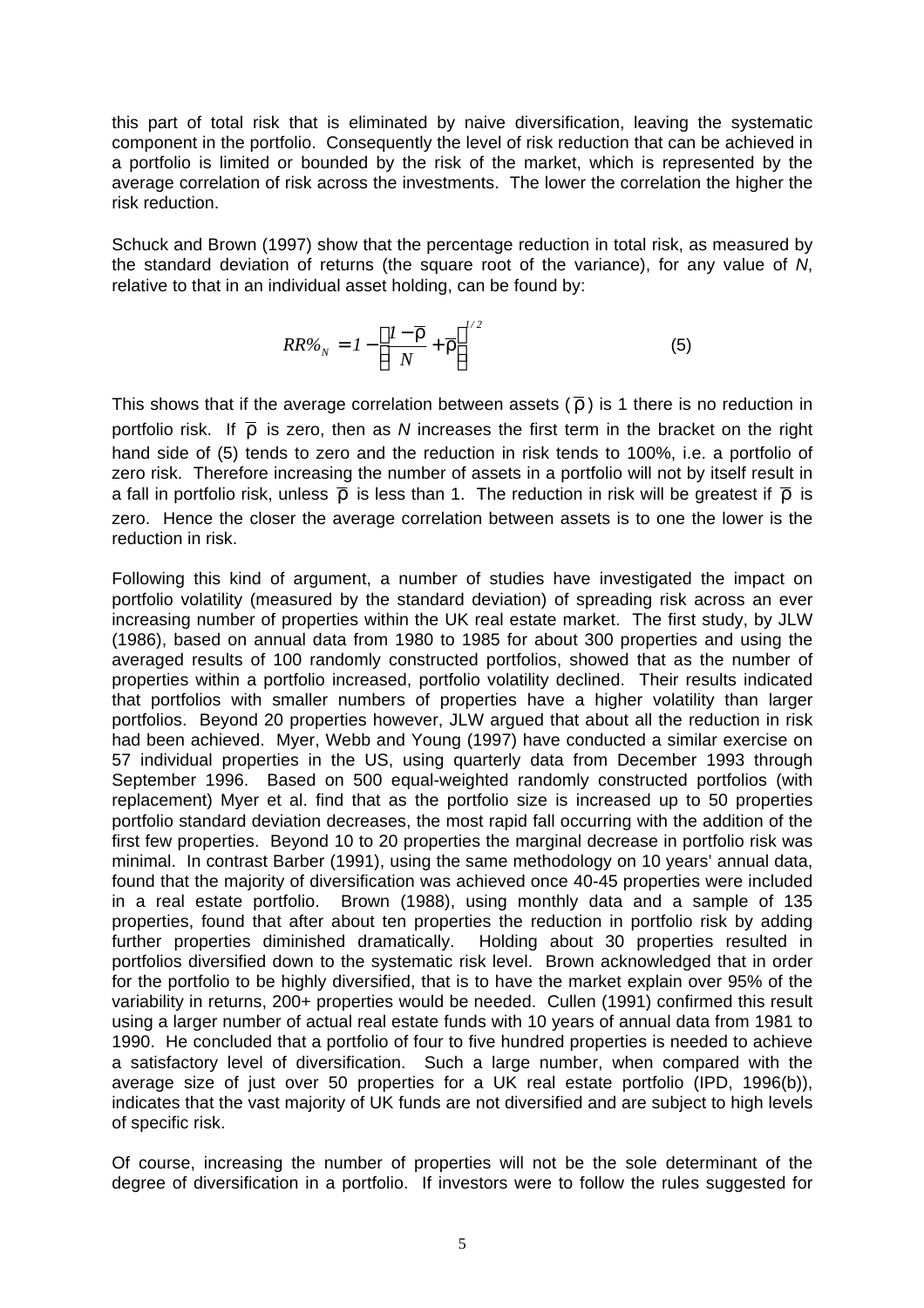optimal diversification advocated by Markowitz, portfolio risk could be significantly reduced with a few well-chosen holdings. However, there is no evidence to suggest that investors (even institutional investors) follow the rules of optimal diversification. Indeed the opposite is more likely to be the case. For example, Rydin, Rodney and Orr (1990) in a survey of UK real estate funds, found that only one fund had taken up the tenets of MPT, with the majority following a naïve investment strategy. Real estate fund managers seem to rely both explicitly and implicitly on the law of large numbers to reduce the portfolio risk.

Morrell (1993) argued that that it is generally not possible for most funds to obtain equalweighting and at the same time be represented in key market segments. Fund managers typically desire to maintain weights similar to a benchmark portfolio and to try and outperform that benchmark's index of performance by over-weighting in attractive markets and under-weighting undesirable sectors and/or regions. Equal-weighting is therefore probably not a realistic, or even a desirable goal of fund managers. A consequence of the desire to hold weights similar to a benchmark is that it will lead fund managers to hold value-weighted rather than equal-weighted portfolios.

Since (3) shows the risk of a portfolio that is non-equal-weighted (*new*) and (4) shows equal-weighting (*ew*), the difference between 3 and 4 indicates the incremental change in risk due to non-equal (value) weighting. The difference is given by:

$$
S_{\text{new}}^2 - S_{\text{ew}}^2 = \overline{S}^2 (I - \overline{\Gamma}) \left[ \sum_{i=1}^N w_i^2 - \frac{I}{N} \right]
$$
 (7)

In the trivial case when  $\bar{\rho}$  is 1 there is no difference in risk between a non-equal and an equal-weighted portfolio. Schuck and Brown (1997) show that in all other cases, for  $\overline{\rho}$  less than 1, the difference between the two variances will depend on the sign of the term in the square brackets. For all values of  $w_i > 0$ ,  $w_i \neq \frac{1}{N}$ 1 *,* the following is true:

$$
\sum_{i=1}^{N} w_i^2 - \frac{1}{N} > 0 \text{ or } \sum_{i=1}^{N} w_i^2 > \frac{1}{N}
$$
 (8)

That is, the sign of the term in the square brackets on the right hand side of (7) is positive. A departure from equal-weighting leads to an increase in total portfolio risk relative to that of an equal-weighted portfolio. Value-weighted portfolios are therefore sub-optimal by comparison with equal-weighted portfolios.

Brown (1988, 1991), Morrell (1993) and more recently Schuck and Brown (1997) have investigated the consequences of value-weighting. Brown found that equal-weighted portfolios have less variability of returns, by comparison with value-weighted portfolios, even for funds with 200+ properties. As a consequence, value-weighting within a portfolio can have a serious impact on the number of properties needed to reduce portfolio volatility. Brown suggested however, that as the portfolio size is increased the impact of large value properties would be diversified away. In contrast Morrell (1993) argues that an uneven distribution of property values is an important source of high levels of specific risk in real estate portfolios. The potential benefits of diversifying specific risk by holding a large number of properties can be swamped by the existence of differential weights within the portfolio. Simply holding a large number of properties is not sufficient in itself guarantee a reduction in specific risk as the distribution of properties within the portfolio is an equal, or perhaps a more important determinant of portfolio specific risk. Schuck and Brown (1997),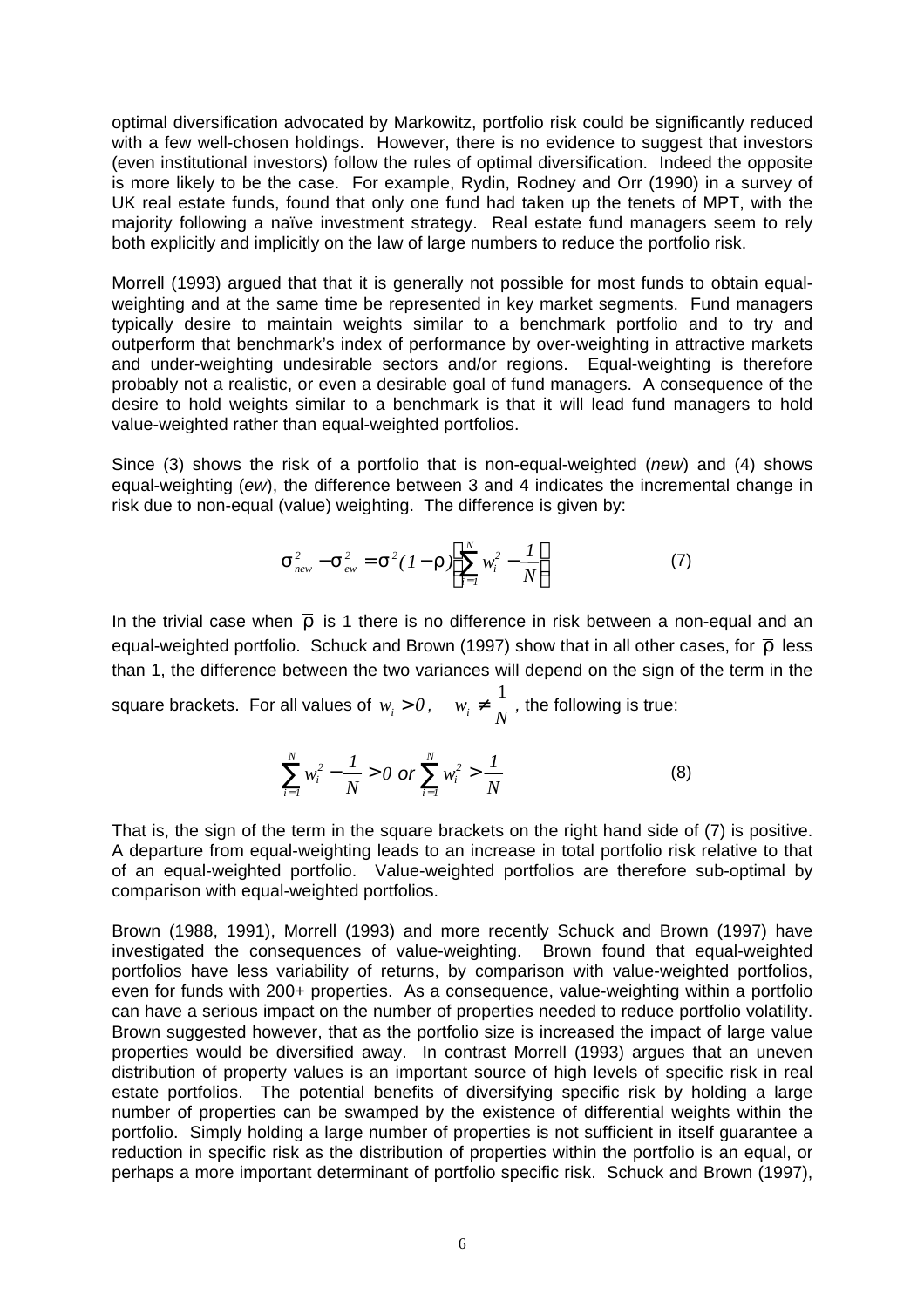however, argue that the simplification suggested by Morrell to derive his results - a zero correlation between assets - meant that Morrell drew the wrong conclusions. After deriving the more general equation, which includes the effect of inter-correlations between assets, Schuck and Brown (1997) argue that although:

> "….an uneven distribution of values *can* have a significant impact on the specific risk level within property portfolios……However, the actual effect of value skewness will be a function of the number of properties, their individual total risks, and the correlation structure between returns."

Thus, the actual risk of a value (or non-equal) weighted portfolio depends on the individual risk characteristics of the assets in the portfolio and the actual inter-correlation between the assets. This will mean that the risk level of such a portfolio will be dominated by the characteristics of the highest value properties. Depending on the individual risk characteristics of the properties, the portfolio could have a significantly higher or lower volatility than the average, especially for small sized portfolios. As a consequence, the sub-optimality that results from the value (or non-equal) weighting shown in (7) is valid only under the restrictive assumptions that *s* and  $p_{ii}$  equal the average standard deviation

 $\overline{\sigma}$  and the average correlation coefficient  $\overline{\rho}$  for each *i*. The increase in portfolio risk due to non-equal weighting is true only for a special case, which is unlikely to be observed in practice. Barber (1991), for example, notes that in some cases volatility could be reduced very quickly with only a limited number of properties. Cullen (1991) observed that for small real estate funds (i.e. with less than 100 properties) such portfolios could exhibit very high as well as very low volatility.

These studies show that, in general, increasing the number of properties in a portfolio leads to a reduction in total portfolio risk and that, as is to be expected, the level of risk reduction is dependent on the average correlation between assets. However, it seems reasonable to assume that most, if not all, fund managers hold sector and regional weights similar to some benchmark portfolio, and that they follow some kind of value-weighted, rather than equal-weighted, diversification strategy. Morrell (1993) and Schuck and Brown (1997) both suggest that value-weighted portfolios need a larger number of properties to reach a satisfactory risk level compared with an equal-weighted portfolio, but that value-weighted portfolios should display a higher variability around the average risk reduction profile, as *n* increases, especially for portfolios of a small size. The simulations of Barber (1991) and the results of Cullen (1991), for actual portfolios, would tend to suggest that this is the case.

More recently fund managers have in any case started to follow a more structured topdown approach. Here the focus is not on the individual property, but at the town or urban area level, and is intended to provide stronger controls on the portfolio construction and management process (McNamara, 1990). This would enable portfolios to be constructed with greater cognisance of the risks to which the investor is exposed. It also suggests however that fund managers need to know the extent to which a portfolio construction process based on a sector and/or regional/local level analysis leads to a reduction in portfolio risk, especially for value-weighted portfolios.

The potential benefits and limitations of risk reduction in a sector/regionally based portfolio strategy using towns or urban areas have not been studied. Brown (1987, 1991) compared the risk reduction that could be achieved for a small sample of individual properties in the three sectors; Retail, Offices and Industrials, using both equal and non-equal weighting. Morrell (1993) undertook a similar exercise using 562 properties, but with only four years' data. The impact on portfolio volatility of increasing the number of real estate holdings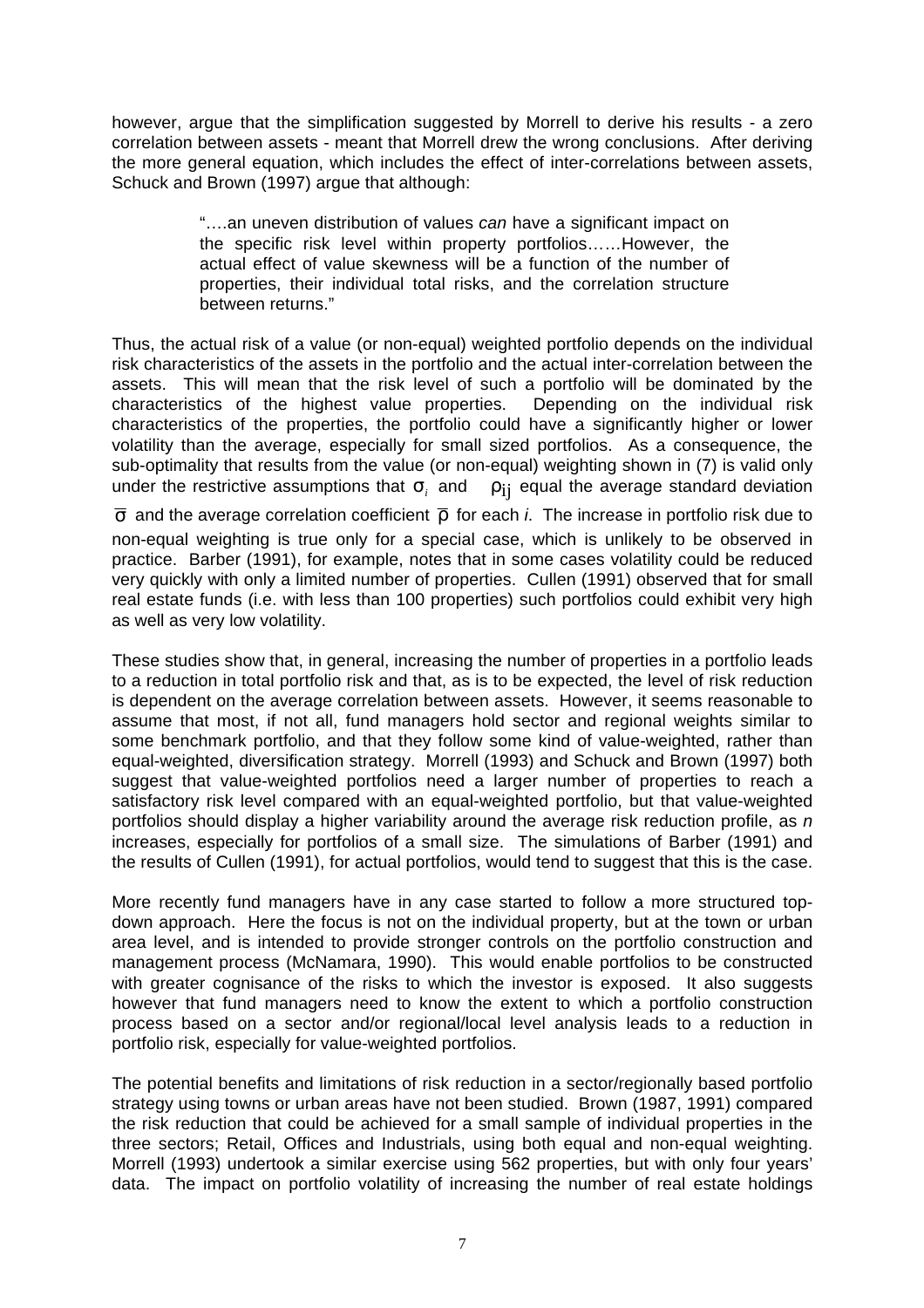within a region across real estate types, however, has not been studied. This is in spite of the fact that previous studies of portfolio diversification report that diversification across sectors within a region offers greater risk reduction than portfolios spread across regions within a real estate type (see Lee and Byrne (1998) for an extensive review). The large database used here permits just such an analysis.

# **3.0 The potential for risk reduction in UK real estate portfolios**

In order to investigate these issues a very large database of actual real estate data in 392 'locations' across the UK with annual data covering the period from 1981 to 1996 is used.

### **3.1 Data**

The data are derived from the Investment Property Databank (IPD) *Local Markets Report* (IPD, 1998). The data in the *Local Markets Report* are in turn drawn from a total database of 13,721 properties with an aggregate value of £65,394m at the end of 1997. The sample data consist of the total returns on properties in three sectors, Retail, Office and Industrial at various locations in the UK over the period 1981 to 1996, to give a total of 392 asset possibilities. To protect confidentiality no data are published for locations containing fewer than four properties in any year. The locations are based for the most part on local authority boundaries drawn under the 1992 Local Government Act. As a result asset descriptions might be, for example, 'Westminster Offices'; 'Manchester Retail' or 'Walsall Industrial'. For Offices and Industrials the *Local Markets Report* results are based on *all* Offices and Industrial properties covered by IPD in each location. For Retails, given the breakdown in the divisions between the real estate sectors with the advent of Retail warehouses and the like, only standard shops, that is standard 'high street' Retail stores in each location, are covered in order to provide a Retail sample on a comparable basis. In terms of coverage however, the Retail data represent over 95% of all Standard shops covered by the IPD data base. The comparable figures for Offices and Industrial are 72% and 70% respectively. The *Local Markets Report* data consequently represent almost a complete coverage of commercial real estate performance in the UK.

The *Local Markets Report* data are also classified into the Standard Economic Regions of the UK but with the South East subdivided into London and the Rest of the South East because London represents a dominant area of institutional real estate investment. As a consequence a number of the regions have only a few data points. In order to have enough data points to conduct the analysis these regions have been amalgamated here into fewer, contiguous, areas. The South West, East Anglia, the East and West Midlands were amalgamated with Wales, to form a South and West region. The Yorkshire and Humberside region was combined with the North West, the North, and Scotland to form a Northern region. Table 1 summarises the resulting real estate sector and regional breakdown of the data.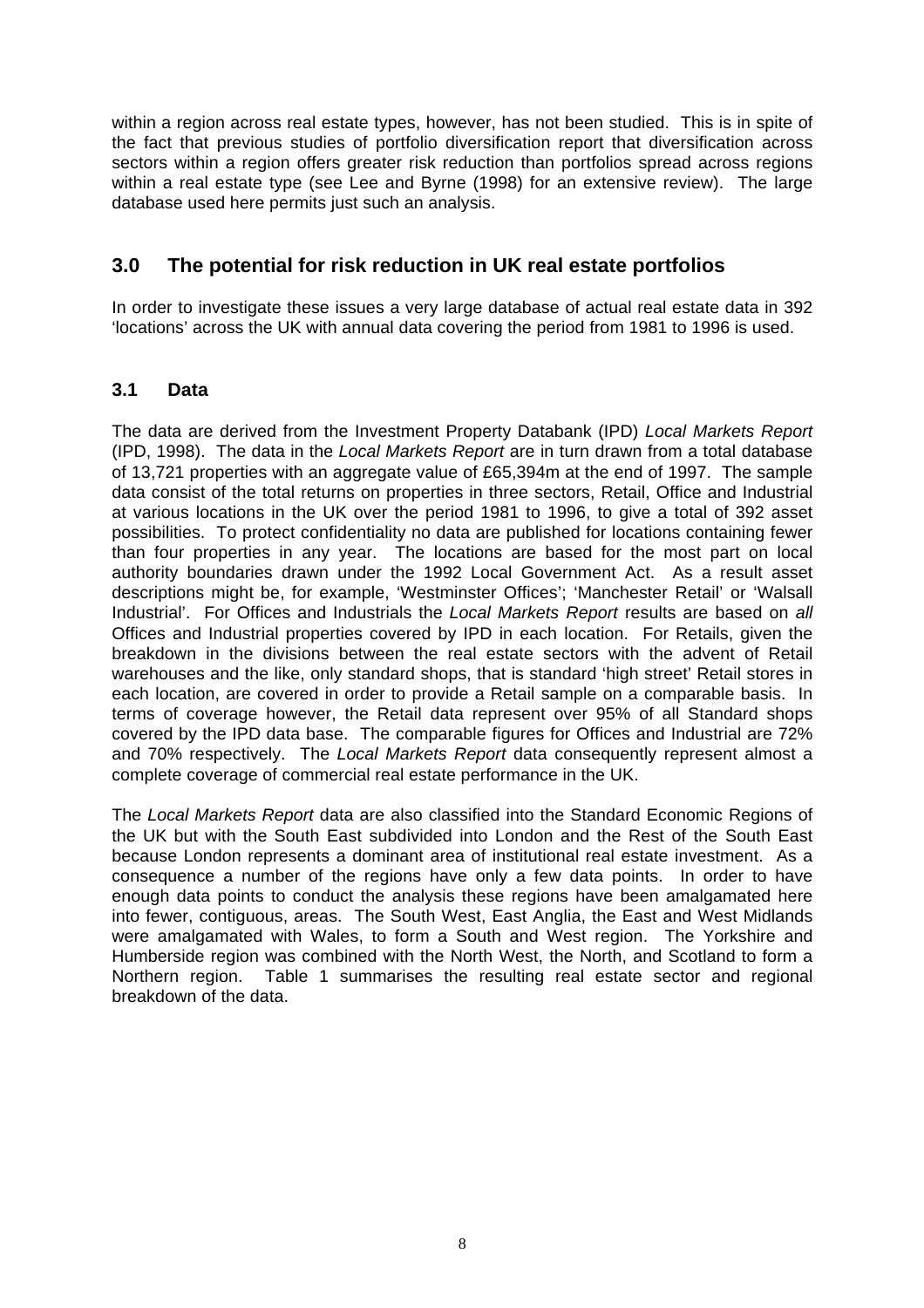|                | -Sectors---- |               |                   |       |  |  |  |  |
|----------------|--------------|---------------|-------------------|-------|--|--|--|--|
| <b>Regions</b> | Retail       | <b>Office</b> | <b>Industrial</b> | Total |  |  |  |  |
| London         | 27           | 13            | 17                | 57    |  |  |  |  |
| South East     | 61           | 45            | 44                | 150   |  |  |  |  |
| South and West | 63           | 21            | 19                | 103   |  |  |  |  |
| Northern       | 55           | 14            | 13                | 82    |  |  |  |  |
| Total          | ንበፍ          | 93            | 93                |       |  |  |  |  |

**Table 1: The Number of Data Points in Each Sector/Region**

The data in Table 1 are spread unevenly across both the sectors and regions. Of the three sectors most of the data (54%) are in the Retail sector, evenly spread across most of the UK outside London. Offices in comparison are more represented in locations in London and the South-East, as is to be expected. The spread of Industrial locations is more uneven, with little in London, an even spread across the South-East and South West but little representation in the North. The data reflect the North-South divide observed by both Jackson (1996, 1997) and Hoesli and MacGregor (1995) because of institutional bias towards the South of England (IPD, 1996(b)).

## **3.2 Descriptive statistics**

Table 2 shows the descriptive statistics for the sector and regional data over the period 1981 to 1996. Panel A of Table 2 shows that the best performing sector on average was Industrials, while the Office sector performed worst. The best performing region was the South West and the worst the South East. However, Panel B of Table 2 shows that on average high returns are not necessarily associated with higher levels of risk (standard deviation). Although the highest risk was associated with the sector showing highest return (Industrials) the lowest level of sector risk was in Retail, which offered the second best returns. The regional data confirm this observation since the region with the lowest average returns (South East) showed the second highest level of risk, because of the dominance, by value, of Offices within the region. The Northern region, which showed the second best average returns, had the lowest risk level by a considerable margin. These results can be explained by examination of the average correlation coefficients across regions and sectors in Panel C. Panel C of Table 2 shows the overall average correlation between the 392 'assets' is 0.608. This suggests that the amount of risk reduction will be rather small. There is a difference however, between correlation coefficients across the sectors and regions. In general regional portfolios diversified across sectors show the lowest average correlation, while sector portfolios diversified across the regions have marginally higher values. This implies that the best risk reduction will occur within a regional portfolio spread across the sectors. In addition the average correlation of the Retail properties declines further away from London which explains the lower level of risk for these areas. Industrials show a higher level of risk and a greater uniformity of average correlation coefficients across the regions except again for the North although the average correlation is still higher than for the Retail and Office sectors. By comparison the pattern in the Office sector first rises further away from London and then falls sharply in the Northern region.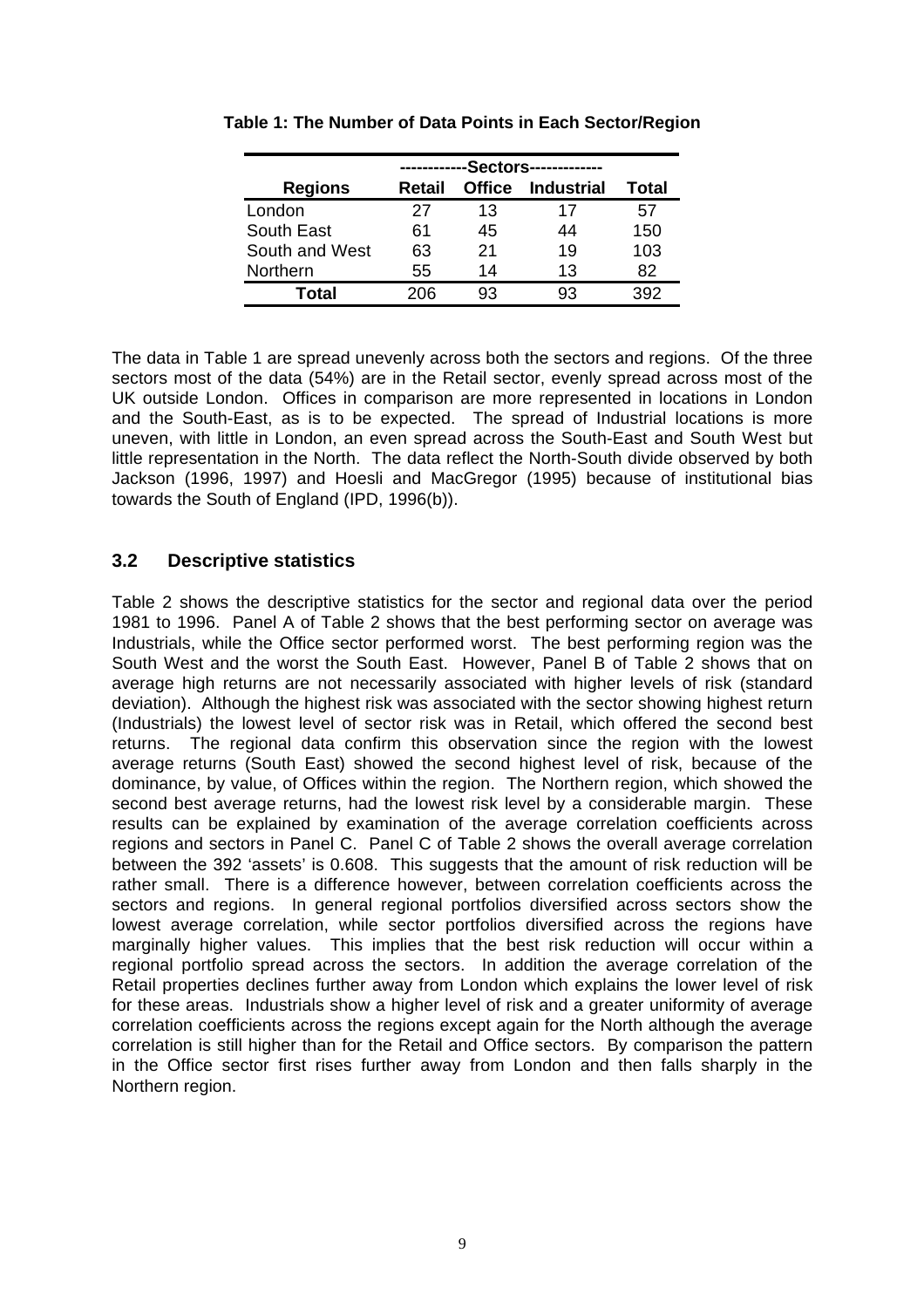| <b>Sectors/Regions</b> | <b>Retail</b>                     | <b>Office</b> | <b>Industrial</b>           | Overall |  |  |  |  |
|------------------------|-----------------------------------|---------------|-----------------------------|---------|--|--|--|--|
| <b>Panel A</b>         |                                   |               | <b>Average Mean Returns</b> |         |  |  |  |  |
| London                 | 11.60                             | 7.94          | 12.36                       | 10.68   |  |  |  |  |
| <b>South East</b>      | 10.88                             | 8.59          | 11.98                       | 10.53   |  |  |  |  |
| <b>South and West</b>  | 11.33                             | 11.30         | 12.86                       | 11.63   |  |  |  |  |
| <b>Northern</b>        | 10.87                             | 10.81         | 13.12                       | 11.25   |  |  |  |  |
| <b>Overall</b>         | 11.11                             | 9.34          | 12.40                       | 10.99   |  |  |  |  |
|                        |                                   |               |                             |         |  |  |  |  |
| <b>Panel B</b>         | <b>Average Standard Deviation</b> |               |                             |         |  |  |  |  |
| London                 | 11.67                             | 14.13         | 12.67                       | 12.63   |  |  |  |  |
| <b>South East</b>      | 11.20                             | 12.06         | 14.02                       | 11.97   |  |  |  |  |
| <b>South and West</b>  | 9.68                              | 12.73         | 13.08                       | 11.12   |  |  |  |  |
| <b>Northern</b>        | 9.06                              | 11.18         | 10.71                       | 9.80    |  |  |  |  |
| <b>Overall</b>         | 10.22                             | 13.01         | 13.21                       | 11.38   |  |  |  |  |
|                        |                                   |               |                             |         |  |  |  |  |
| <b>Panel C</b>         |                                   |               | <b>Average Correlations</b> |         |  |  |  |  |
| London                 | 0.688                             | 0.772         | 0.825                       | 0.673   |  |  |  |  |
| <b>South East</b>      | 0.733                             | 0.761         | 0.811                       | 0.678   |  |  |  |  |
| <b>South and West</b>  | 0.693                             | 0.811         | 0.832                       | 0.584   |  |  |  |  |
| <b>Northern</b>        | 0.675                             | 0.605         | 0.771                       | 0.518   |  |  |  |  |
| Overall                | 0.688                             | 0.711         | 0.778                       | 0.608   |  |  |  |  |

#### **Table 2: Descriptive Statistics**

### **3.3 The average reduction in portfolio risk**

Using the data in Table 2 for the average correlation coefficients and equation 5, the potential reduction in portfolio risk of the sectors and regions is shown in Table 3. Figure 1 shows the decrease in risk as the number of assets in the portfolio increases up to a portfolio of 50 'assets'.

|                        | <b>Reduction in Risk %</b> |               |                   |         |  |  |  |  |
|------------------------|----------------------------|---------------|-------------------|---------|--|--|--|--|
| <b>Sectors/Regions</b> | <b>Retail</b>              | <b>Office</b> | <b>Industrial</b> | Overall |  |  |  |  |
| London                 | 17                         | 12            | y                 | 18      |  |  |  |  |
| <b>South East</b>      | 14                         | 13            | 10                | 18      |  |  |  |  |
| <b>South and West</b>  | 17                         | 10            | 12                | 24      |  |  |  |  |
| <b>Northern</b>        | 18                         | 22            | 12                | 28      |  |  |  |  |
| <b>Overall</b>         | 17                         | 16            | 12                | つつ      |  |  |  |  |

#### **Table 3: Average Reduction in Risk for Equal Weighted Sector/Regional Portfolios**

As can be seen in Table 3 the largest reduction in portfolio risk occurs in regional portfolios diversified across the three sectors. Figure 1 also clearly shows that the percentage reduction in risk is always greater for real estate types diversified across a region. The greatest benefits occur the further the region is away from London. This result is in accord with Eichhholtz et al. (1995), who found that the further away from London the lower the correlation and hence the greater the reduction in risk.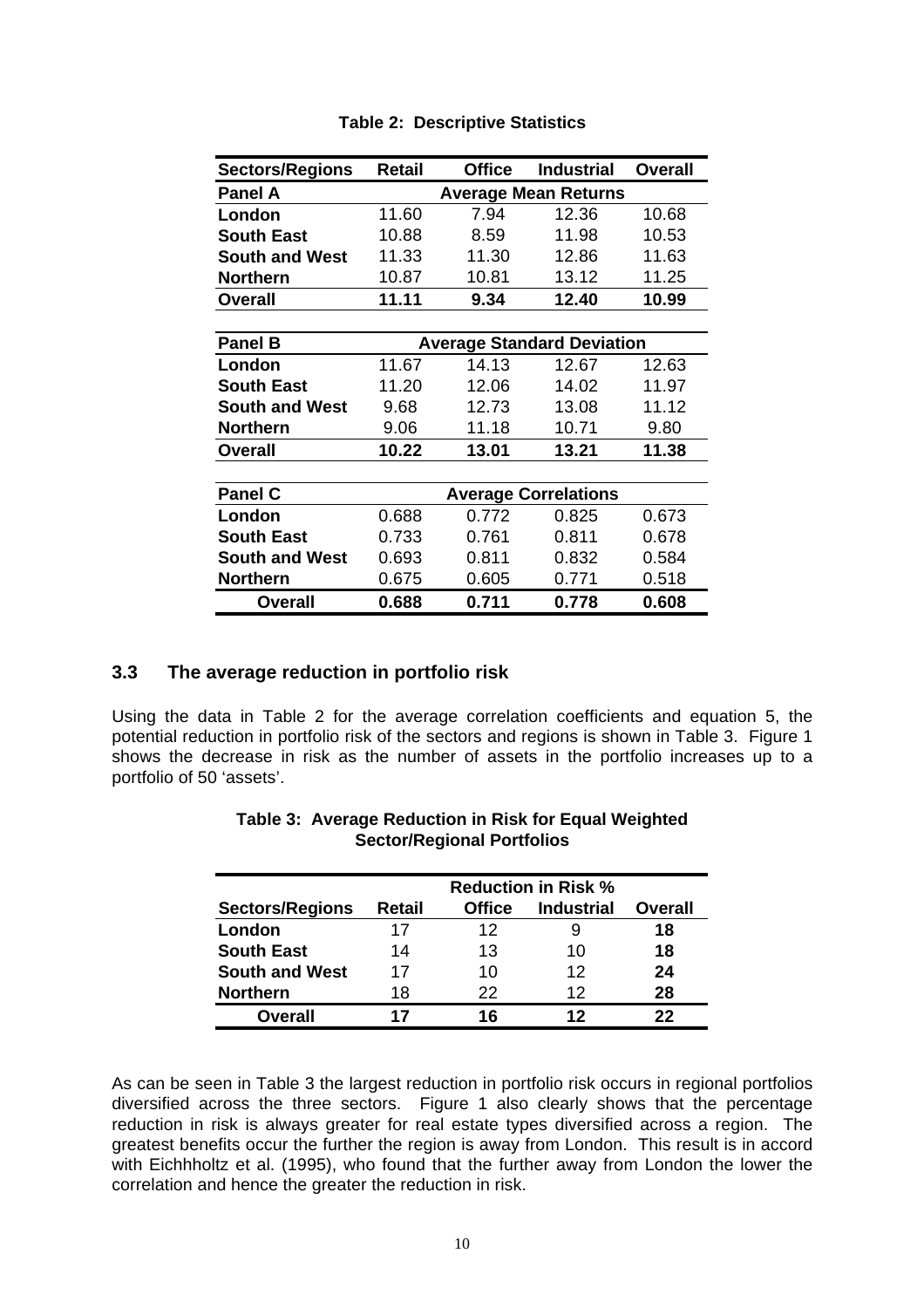Diversification within a sector across regions is therefore less beneficial than within a region across sectors. This indicates that two properties in the same sector, but in different regions, are closer substitutes than two different real estate types in the same region. The potential for portfolio risk reduction is therefore greater by diversifying across sectors. Consequently real estate fund managers need to pay closer attention to the sector allocation of their portfolios than the regional spread.

Figure 1 shows that using equation (5) most of the reduction in risk occurs with the addition of the first 20-25 assets (representing perhaps about 100 properties), after which the reduction in risk is only marginal (see also Cullen, 1991 and Brown 1987, 1991). Table 3 and Figure 1 show that the potential reduction in risk for UK real estate portfolios diversified across local authorities is severely limited however. At the limit the reduction in risk is, on average, only 22% and no more than 28% in the best region, the North, and could be as little as 12% in the Industrial sector. The figures for the sector/regional portfolios are even less satisfactory with a percentage risk reduction of no more than 22% and as little as 9%. The results support Young and Graff (1995), who suggest that because of the non normality of real estate returns, reducing the risk in a real estate portfolio requires thousands if not millions of properties, well beyond the capabilities of any institutional investor.

It can be argued however, that earlier approaches are deficient because an individual investor owns only one portfolio and results based on averages are not really relevant to his/her particular case, which may be substantially different from the average (Newbould and Poon, 1993). Thus previous studies disguise the variability around the average, which could be large. Investors who base their diversification strategies on average results could be leaving themselves open to unpleasant results. This is similar to the argument of McDonald (1975) who suggests most investors see diversification as designed to reduce the "probability of ex post returns being an adverse surprise". Therefore those investors who wish to avoid such adverse surprises from an unfortunate selection, would be better off looking at the upper bound rather than the average standard deviation or variance when considering the effect of diversification from increasing sample sizes. The descriptive statistics in Appendix Table A suggest that this could be a serious problem here, because they indicate a wide variation in correlation coefficients within and between sectors and regions. The lowest correlation between any pair of assets of -0.684 indicates that it would be possible for a portfolio of two assets to achieve extremely low levels of risk if the tenets of Markowitz were followed. By the same token a portfolio showing no reduction is also possible if an investor were to choose to invest in the two assets which show the highest correlation of 0.977.

Given that the sampling variation in the correlation coefficients is quite large, the results in Table 3 do not fully convey the actual impact that increasing the portfolio size has on total risk. More importantly, equation (5) cannot assess the effects of sampling without replacement. This effect can only be tested by simulation. Of course, as the sample size increases, the variance of a portfolio approaches the average covariance between all properties. This relationship might suggest that simulation is unnecessary, but this may not be the case. Newbould and Poon (1993) argue that sampling variation can be quite large. In addition, in situations of sampling without replacement, the average variance and covariance are constantly changing as properties leave the population. When using equation (5) stable values of the average variance and covariance between the parameters are required. In such a circumstance the safest thing to do is to conduct the Monte Carlo experiment, at least to understand the way in which these parameters are performing. The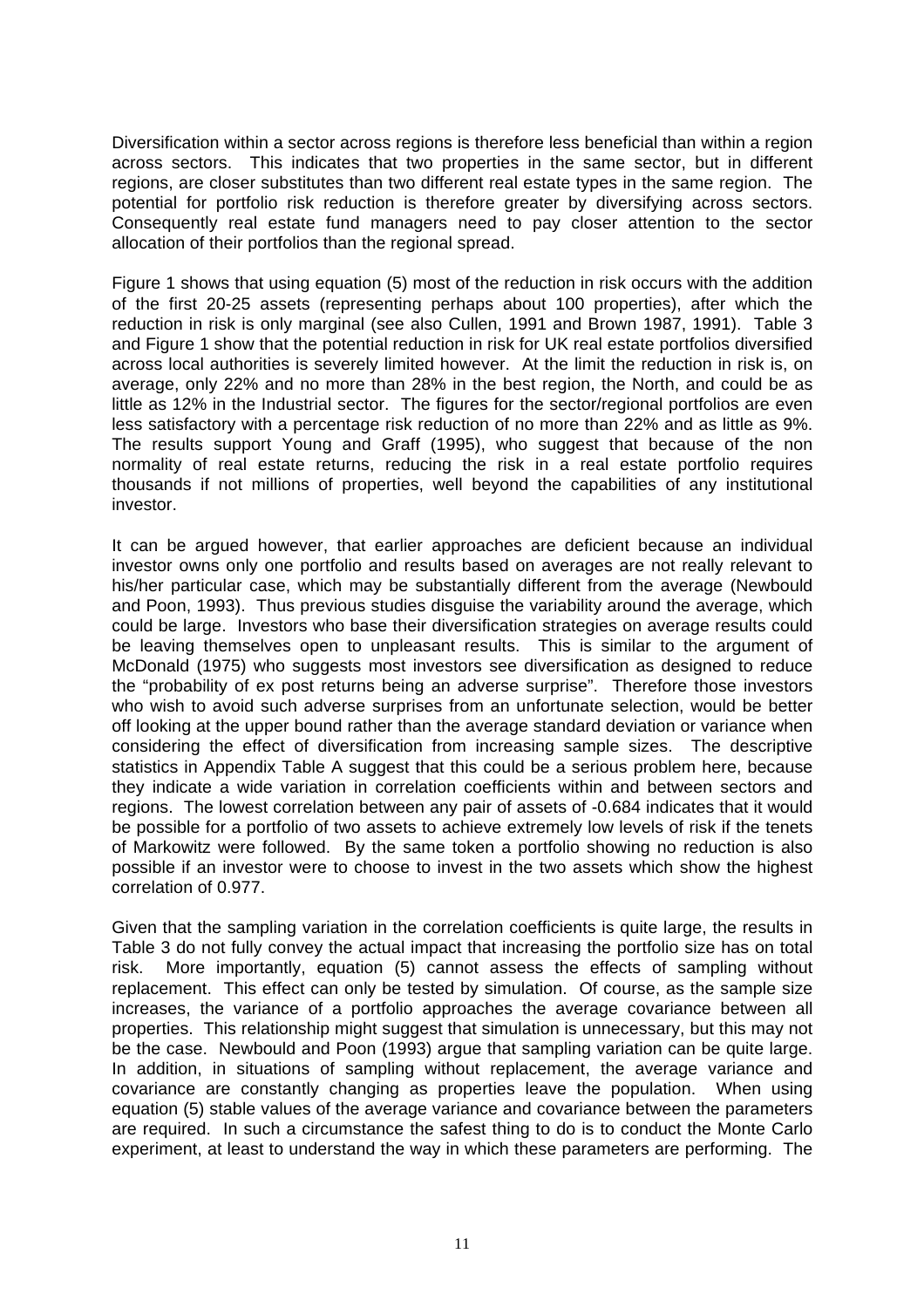next part of the paper therefore uses Monte Carlo simulation to investigate the risk reduction potential in sector and regional portfolios in the UK.

# **4.0 Experimental design**

The simulations were carried out in two stages.

In the simulations, the portfolio variance was used as the risk measure (Whitmore, 1970; Evans, 1975). An initial asset was randomly selected from the data set and its volatility (variance) was calculated. A second asset was then randomly selected and added to the first and the volatility of the equal-weighted naïve portfolio derived. This process continued until a 50-asset portfolio was achieved. This choice of this cut-off portfolio size was determined by a number of criteria. First, the limitation on the number of data points within a region. Second, as each real estate location in the *Key Centres* data contains a minimum of four properties, to protect confidentiality, a portfolio of 50 locations across the UK must actually contain, at a minimum, 200 properties. These are effective portfolio sizes far in excess of the average for funds in the UK of just over 50 properties (IPD 1996(b)). Increasing the simulated portfolio size beyond 50 would serve little purpose in the practical sense (although some simulations were made using much larger 'samples' for specific reasons). The earlier observation that for portfolio sizes of about 25 and above the average portfolio risk is almost identical to that of the limiting case when the number of assets held is infinite might also be noted, as this indicates that smaller simulated portfolios might be satisfactory for analytical purposes.

Experiments were conducted by sampling randomly from a uniform distribution with and without replacement. It is of course necessary to sample a sufficient number of times to obtain statistically acceptable output distributions and statistics. Initially a sample size of 500 was used, but smaller sample sizes were tested, and finally a sample size of 100 was felt to be acceptable, since it did not show any significant effect on the output statistics. Each experiment was thus repeated 100 times for portfolios with 1 to 50 assets. An asset could appear more than once in the sample when the 'with replacement' option was used.

Morrell (1993), suggests that value-weighted portfolios are likely to be more representative of the actual portfolio structure of investors who wish to be represented in key market segments and hold a portfolio with weights close to that of the benchmark portfolio. To be able to consider this, a set of capital values is necessary. For this, IPD made available the aggregate capital value for each asset/location in each period. While these are still aggregate figures, they represent the closest to individual values yet used for such a large data set. Appendix Table B shows the average values over the whole period within and between sectors and regions. Not surprisingly Offices, especially in London had the highest average value while Retail in the North showed the lowest. London Offices were almost five times as large by value as Northern Retail. The implication of this might be that a value-weighted portfolio which consisted of these two asset classes would be strongly influenced in risk terms by the characteristics of the larger value asset(s). A second set of simulations was undertaken here based on a value-weighted scheme that used these individual annual capital values, to test the effect, which it was expected should be more pronounced. An asset was chosen at random and its value noted. A second asset was then randomly chosen, again noting its value. The two-asset portfolio's value was then calculated and the percentage allocation of the portfolio, between the two properties, was estimated using the ratio of the individual asset values to that of the overall portfolio, on a period by period basis. The portfolio weights were then used in the calculation of the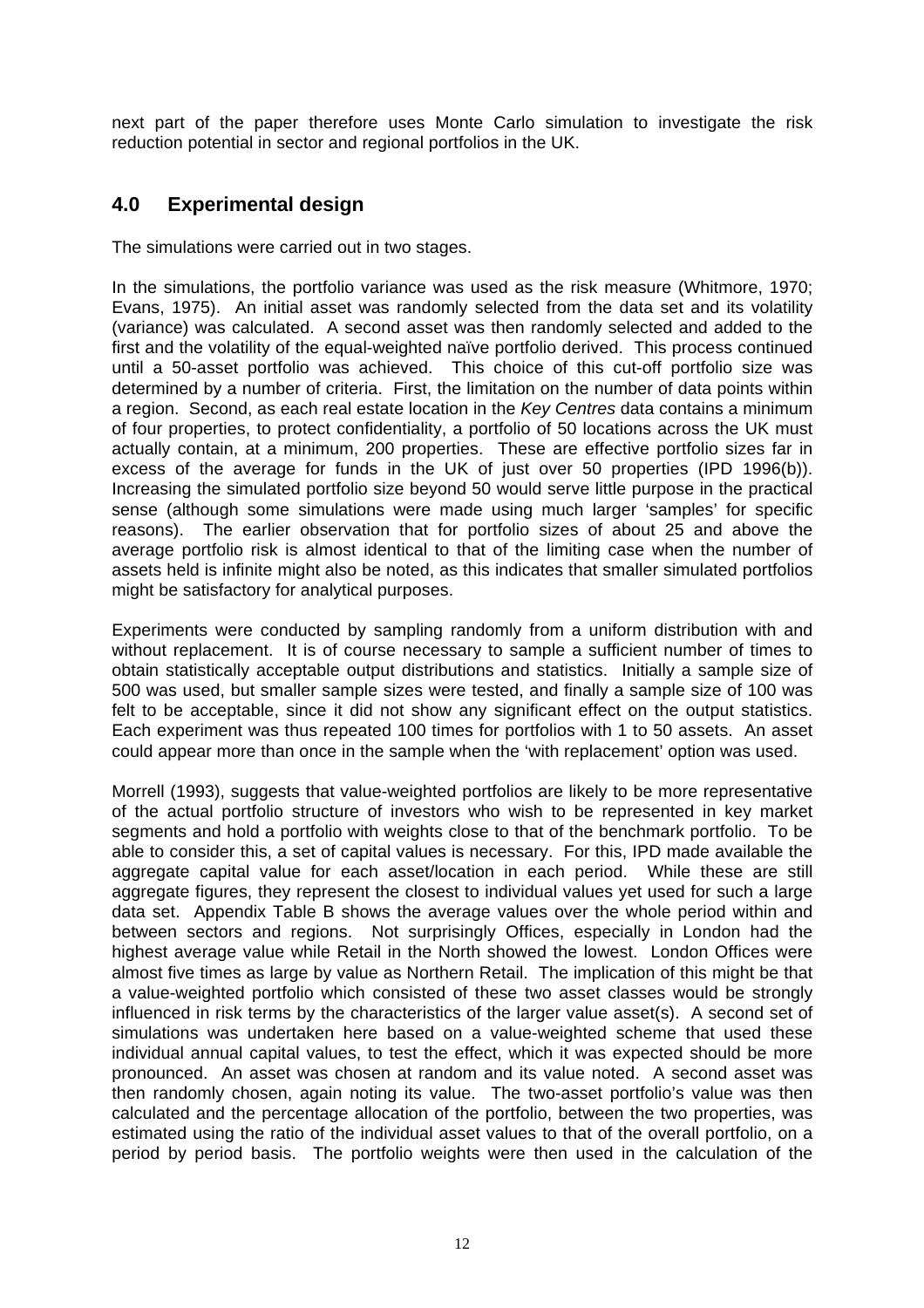portfolio's return and risk. This process was continued as more assets were selected, until, as before, a 50 asset portfolio was reached.

|                            | Equal-weighted                |                            | Value-weighted                |  |  |
|----------------------------|-------------------------------|----------------------------|-------------------------------|--|--|
| <b>With</b><br>Replacement | <b>Without</b><br>Replacement | With<br><b>Replacement</b> | <b>Without</b><br>Replacement |  |  |
| All                        | All                           | All                        | All                           |  |  |
| <b>Sector</b>              | <b>Sector</b>                 | <b>Sector</b>              | <b>Sector</b>                 |  |  |
| Retail                     | Retail                        | Retail                     | Retail                        |  |  |
| Office                     | Office                        | Office                     | Office                        |  |  |
| Industrial                 | Industrial                    | Industrial                 | Industrial                    |  |  |
|                            |                               |                            |                               |  |  |
| <b>Region</b>              | <b>Region</b>                 | <b>Region</b>              | <b>Region</b>                 |  |  |
| London                     | London                        | London                     | London                        |  |  |
| South East                 | South East                    | South East                 | South East                    |  |  |
| South & West               | South & West                  | South & West               | South & West                  |  |  |
| Northern                   | Northern                      | Northern                   | Northern                      |  |  |

Overall therefore, the following simulations were carried out to generate portfolios from size one to size fifty:

Since risk is the principal concern here, the mean portfolio variance of the 100 simulations for each portfolio size was computed, as well as the maximum, minimum and standard deviation. More than 200,000 individual simulations were made.

# **5.0 Simulation results**

Previous work has identified several issues that need to be looked at in this area. First, are value-weighted portfolios riskier than equal-weighted portfolios of the same size? The studies by Brown and Morrell would suggest that this is the case. Second, all the other studies have used simulations with replacement, and the effect of non-replacement on simulation results has not been studied. Thirdly, instead of using average values, it has been argued that investors are more interested in the consequences of diversification on *their* portfolio rather than the average. In this case it is worth looking at the confidence that investors can have in the performance of their portfolio. These issues are examined in the following sections.

### **5.1 Value versus equal-weighted portfolios with and without replacement**

Table 4 shows the ratio of value-weighted to equal-weighted portfolio mean risks for portfolios of various sizes, sampled from all assets, with and without replacement. The most notable feature of the table is that there is apparently only a small difference in the levels of portfolio risk (variance) between equal and value-weighting. Value-weighted portfolios do tend to display higher average risk levels than equal-weighted portfolios.

The other notable feature of Table 4 is the lack of difference between mean risk levels when equal and value weighted portfolios are sampled with and without replacement.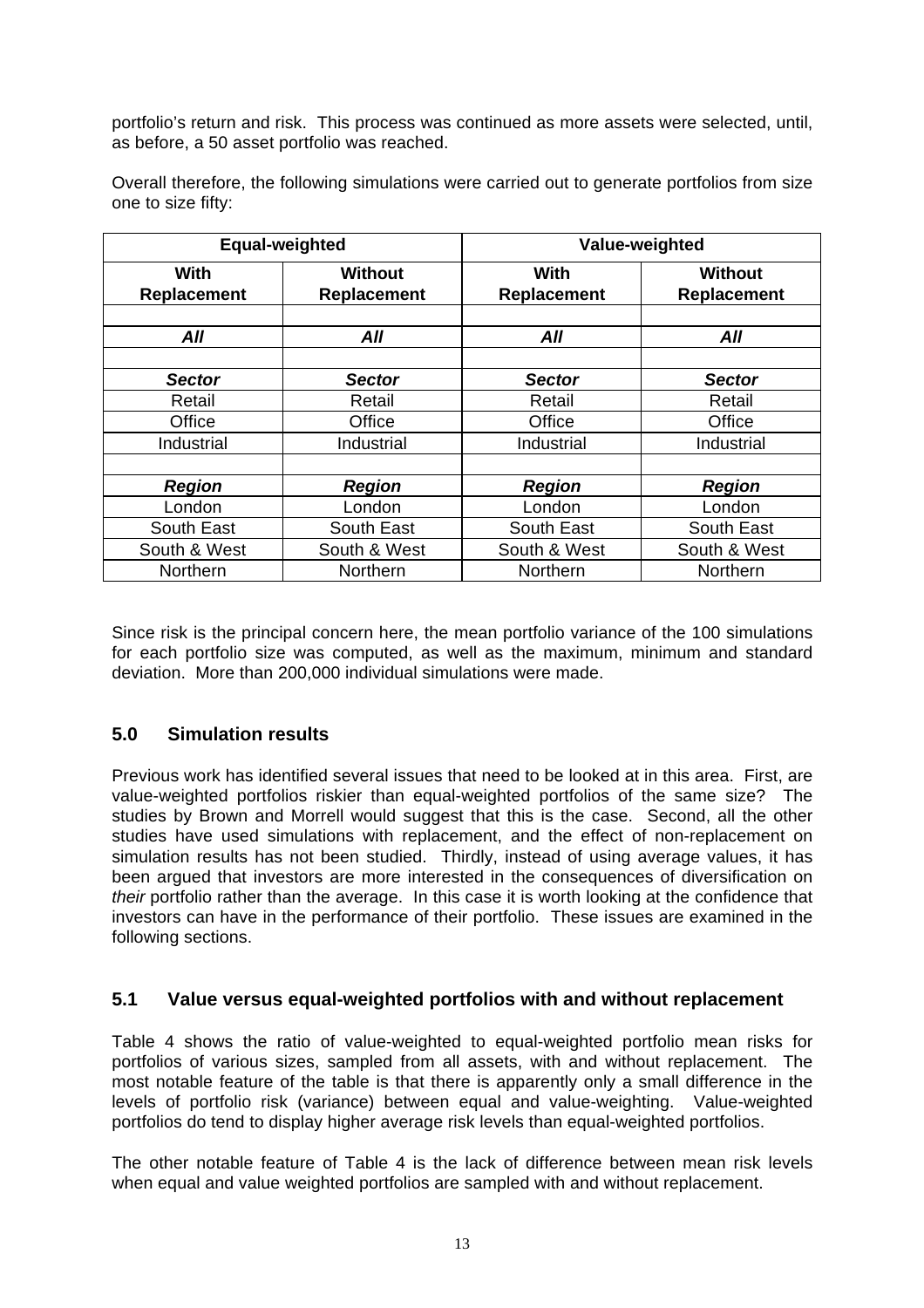|           | Test of Equality of Mean Risk |         |        |         |         |                  |       |                   |  |  |  |
|-----------|-------------------------------|---------|--------|---------|---------|------------------|-------|-------------------|--|--|--|
| Portfolio | Equal                         | Value   | With   | Without |         | Equal v.'s Value |       | With v.'s Without |  |  |  |
| Size      | With                          | Without | Equal  | Value   | With    | Without          | Equal | Value             |  |  |  |
|           | 101.92                        | 103.29  | 88.23  | 89.42   | $0.17*$ | $0.49*$          | 1.35  | 1.16              |  |  |  |
| 2         | 115.81                        | 116.33  | 95.92  | 96.36   | 1.91    | 2.63             | 0.69  | 0.51              |  |  |  |
| 3         | 123.44                        | 116.03  | 102.80 | 96.63   | 3.99    | 3.28             | 0.61  | 0.67              |  |  |  |
| 4         | 121.94                        | 116.04  | 104.21 | 99.17   | 4.40    | 3.62             | 1.02  | 0.19              |  |  |  |
| 5         | 121.31                        | 115.37  | 104.39 | 99.29   | 4.79    | 3.69             | 1.17  | 0.17              |  |  |  |
| 6         | 119.90                        | 112.85  | 103.88 | 97.76   | 4.74    | 3.30             | 1.10  | 0.58              |  |  |  |
|           | 119.81                        | 111.45  | 104.52 | 97.22   | 5.08    | 3.07             | 1.34  | 0.76              |  |  |  |
| 8         | 119.23                        | 114.29  | 102.11 | 97.88   | 5.14    | 4.13             | 0.69  | 0.61              |  |  |  |
| 9         | 119.71                        | 114.31  | 101.62 | 97.03   | 5.64    | 4.28             | 0.55  | 0.91              |  |  |  |
| 10        | 121.44                        | 114.26  | 102.47 | 96.41   | 6.31    | 4.56             | 0.90  | 1.16              |  |  |  |
| 15        | 120.11                        | 114.22  | 103.75 | 98.65   | 7.23    | 5.36             | 1.55  | 0.53              |  |  |  |
| 20        | 118.83                        | 113.72  | 102.12 | 97.73   | 8.06    | 5.96             | 1.05  | 1.03              |  |  |  |
| 25        | 118.47                        | 114.36  | 101.97 | 98.43   | 8.86    | 7.19             | 1.06  | 0.83              |  |  |  |
| 30        | 117.99                        | 115.19  | 101.96 | 99.54   | 9.47    | 8.22             | 1.15  | 0.26              |  |  |  |
| 40        | 117.05                        | 114.67  | 101.18 | 99.12   | 10.73   | 9.21             | 0.80  | 0.59              |  |  |  |
| 50        | 116.19                        | 114.29  | 99.88  | 98.24   | 11.25   | 9.95             | 0.09  | 1.33              |  |  |  |

**Table 4: Ratio of Value-weighted to Equal-weighted Mean Portfolio Risk Selected Portfolio Sizes: Sampled With and Without replacement**

Note 1. In the case of equal v.'s value-weighted portfolios all t statistics **are significant** at the 5% level except \*. 2. In the case of with and without replacement simulations all results are insignificant.

The statistical difference between these results can be tested by means of a t-test at some predetermined significance level. The test is whether the mean variance of the valueweighted portfolio is significantly different from the average portfolio risk of the equalweighted portfolio for each portfolio size. Because the assumption is that the mean portfolio risk of value-weighted portfolios is higher than the mean portfolio risk of the equalweighted portfolio the appropriate test is based on the one tailed significance level. Similarly a test can be made as to whether there is a significant difference between portfolios, both equal and value-weighted, when the analysis is undertaken with and without replacement. The tests were made assuming equal and unequal variance, with similar results. The results reported assume unequal variance. There is a statistically significant difference between the equal and value-weighted mean portfolio risks at the 5% significance level, except for portfolios of one asset, due to the extreme variability around the average risk of the one asset portfolios. At all portfolio sizes, other than size 1 however, this difference is statistically significant at the 5% level, and becomes increasingly so as the number of assets in the portfolio grows. The reason for the lack of a significant difference at portfolio size 1 is a consequence of the high variability in portfolio variances around the average. With increasing portfolio sizes, this variability rapidly declines, leading to increases in statistical significance.

In practice therefore more assets are needed to achieve the same level of portfolio risk as an equal-weighted strategy. To obtain the same average level of portfolio risk as a 2 asset portfolio a value-weighted strategy requires 5 assets. To have the same level of risk as a 3 asset portfolio the number for the value-weighted portfolio increases to 17.

In contrast there is no significant difference between the average risks of portfolio constructed with or without replacement. At all portfolio sizes there is no significant difference between these measures. The implication of this is that simulations do need to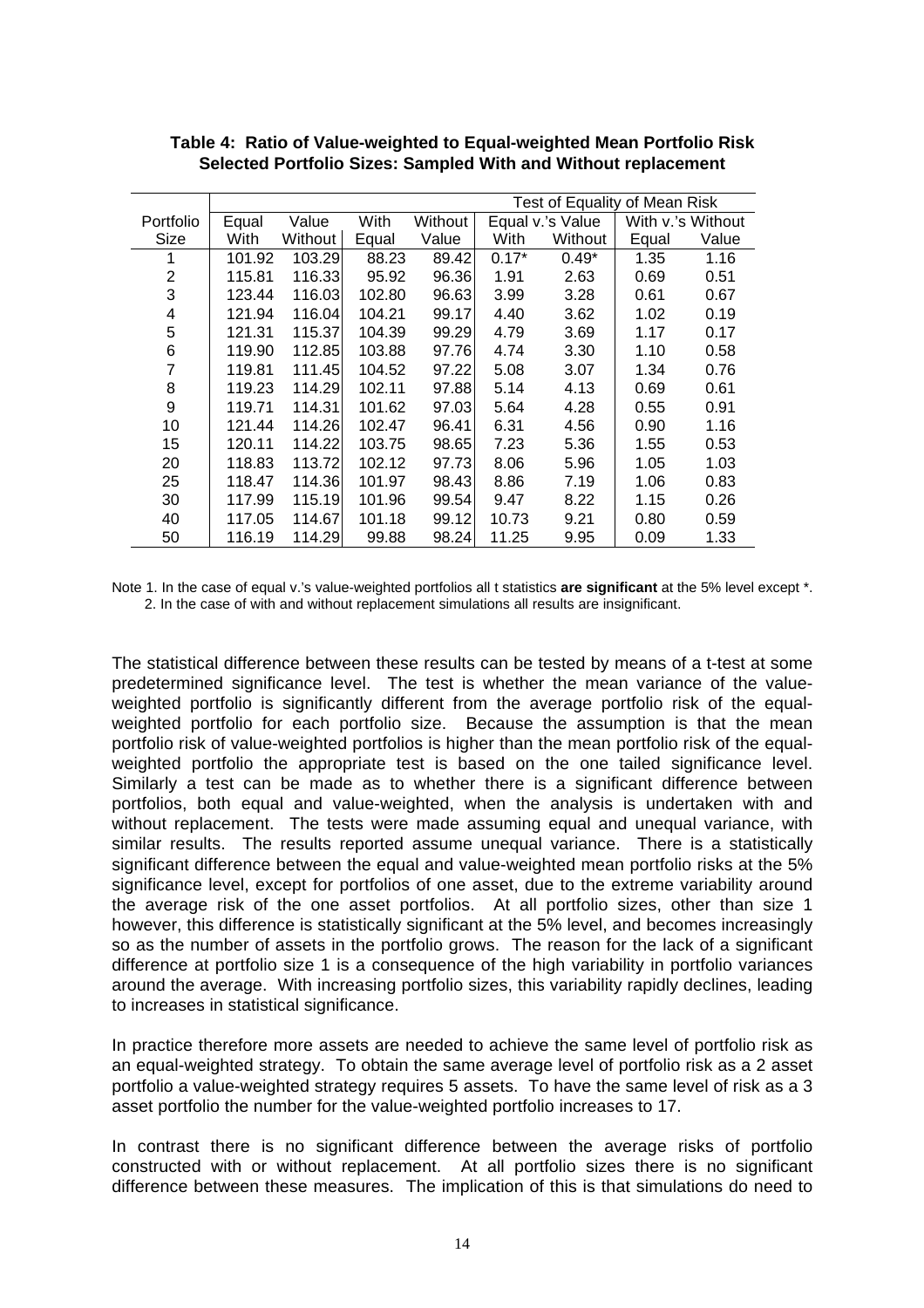be based upon both value and equal-weighted strategies, but little more is to be gained from an analysis using sampling without replacement as an option (even though sampling without replacement might be thought to be more representative).

The significance or non-significance of a given increase in portfolio size may not, however, indicate the desirability of such an increase. Investors are interested in the marginal reduction in either the mean portfolio risk level and the standard deviation around the mean relative to their cost function.

The impact on the mean risk of increasing the portfolio size, and on the variability around the mean risk, is demonstrated in Table 5. This shows that initially there is a large percentage fall in the mean risk level but only up to portfolio sizes of four to five assets (20 properties). After this point, the reduction in mean risk tends to diminish and the mean level shows little or no decline. This result is comparable with previous research which showed little worthwhile reduction in mean risk levels beyond a few assets. Indeed, using t tests, as described above, the mean risk level shows a significant fall only for portfolio sizes up to about five assets.

| Table 5: Stepped Percentage Reduction in Risk and Test of Equality |
|--------------------------------------------------------------------|
| <b>Equal and Value-weighted Portfolios</b>                         |
|                                                                    |

|           |       |       | Percentage Reduction in Risk |       | Tests of Equality (Sampled With Rep.) |         |         |          |
|-----------|-------|-------|------------------------------|-------|---------------------------------------|---------|---------|----------|
| Increase  |       | Mean  | <b>Standard Deviation</b>    |       |                                       | Mean    |         | Variance |
| From - To | Equal | Value | Equal                        | Value | Equal                                 | Value   | Equal   | Value    |
| $1 - 2$   | 25.13 | 14.93 | 52.71                        | 39.12 | $2.97*$                               | 1.57    | $7.53*$ | 2.62     |
| $2 - 3$   | 12.14 | 6.35  | 36.98                        | 37.96 | $2.13*$                               | 0.93    | $4.27*$ | $4.29*$  |
| $3 - 4$   | 5.64  | 6.78  | 13.08                        | 23.80 | 1.23                                  | 1.40    | 0.37    | 2.51     |
| $4 - 5$   | 3.85  | 4.35  | 13.15                        | 15.05 | 0.91                                  | 1.06    | 1.15    | 1.11     |
| $5-6$     | 0.39  | 1.54  | 9.38                         | 3.50  | 0.10                                  | 0.40    | 0.27    | 0.07     |
| $6 - 7$   | 1.34  | 1.41  | 4.15                         | 11.21 | 0.37                                  | 0.39    | 0.10    | 0.60     |
| $7 - 8$   | 0.16  | 0.64  | 5.73                         | 2.92  | 0.04                                  | 0.19    | 0.27    | 0.03     |
| $8-9$     | 0.90  | 0.50  | 6.17                         | 8.56  | 0.27                                  | 0.15    | 0.26    | 0.57     |
| $9 - 10$  | 1.24  | 0.19  | 8.22                         | 0.90  | 0.40                                  | 0.06    | 0.15    | 0.02     |
|           |       |       |                              |       |                                       |         |         |          |
| $2 - 5$   | 20.29 | 16.51 | 52.43                        | 59.85 | $3.79*$                               | $2.64*$ | 10.64*  | 14.37*   |
| $5 - 10$  | 2.28  | 0.95  | 18.82                        | 12.02 | 1.12                                  | 1.10    | $4.62*$ | $4.13*$  |
| $10 - 15$ | 1.36  | 2.61  | 6.02                         | 15.07 | 1.17                                  | 1.55    | $3.39*$ | $3.15*$  |
| $15 - 20$ | 0.25  | 0.37  | 6.75                         | 11.54 | 0.24                                  | 0.70    | 2.19    | 1.64     |
| 20-25     | 0.83  | 0.08  | 2.83                         | 6.16  | 0.23                                  | 0.39    | 0.11    | 2.05     |
| 25-30     | 0.04  | 0.57  | 5.62                         | 6.07  | 0.29                                  | 0.53    | 1.90    | 1.12     |
| $30 - 40$ | 0.18  | 0.98  | 14.97                        | 17.59 | 0.11                                  | 0.61    | 0.86    | 1.66     |
| 40-50     | 0.56  | 0.18  | 6.77                         | 10.74 | 0.39                                  | 0.13    | 0.12    | 2.29     |

Note: \* indicates significant at the 5% level.

In contrast, the standard deviation around the mean risk level shows much larger percentage reductions and continues to do so up to larger portfolio sizes. The standard deviation around the mean declines quite rapidly up to size 15/20. Beyond this point, the reduction in variability continues, but at a lower rate. The significance of these falls in the variance around the mean portfolio risk is tested by the Brown-Forsythe modified Levene test (Brown and Forsythe, 1974). This appears to be a superior test in terms of robustness and power compared to other tests; Conover et al (1981). The test is distributed as an F statistic with G-1 degrees of freedom in the numerator and N-G degrees of freedom in the denominator, where G is the number of groups (G=2) and N is the number of observations.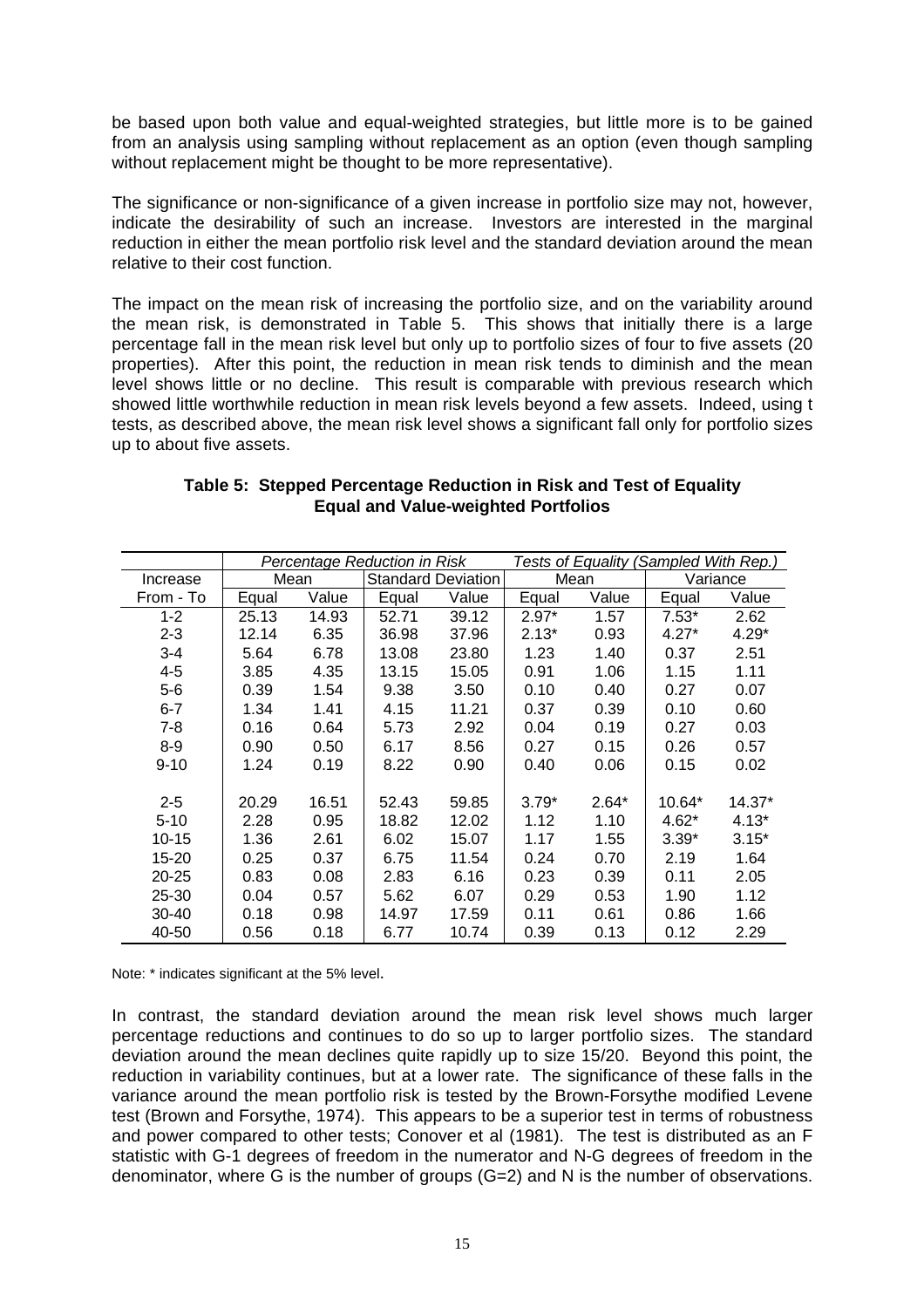The null hypothesis is that there is no difference in the equality of the variances. Using this approach the results in Table 5 show that there is a significant fall in the variability around the mean only for portfolios moving from 2 assets to 3 or from 2 to 5, or 5 to 10 asset portfolio sizes after which the marginal decline in variability shows no significant reductions.

Consequently, even for portfolios with large numbers of assets, there remains a good deal of variability around the mean risk level. The mean risk may therefore be insufficient as an indicator of the 'optimum' portfolio size for a particular fund manager. Investors need to be concerned not only about the rate at which the average risk declines with increased portfolio size but also with the degree of confidence regarding the expected mean portfolio risk level at portfolios of different sizes.

# **5.2 Confidence**

Figure 2 shows that the ratio of the maximum and minimum risk levels relative to the average for a given portfolio size is large even in a 50 asset portfolio  $(\pm 22\%)$ . On the same basis, an investor with a portfolio of say 25 assets (at least 100 properties) relying on average risk levels is left open to the possibility that the risk for their portfolio could be more than 40% different from that expectation. In order to consider this, rather than report the average risk of the simulated portfolios, following Newbould and Poon (1993), Table 6 shows the 95% confidence level as a percentage of the average value. In this table the average risk is assigned a value of 100 and the 95% upper bound is presented as a percentage of this. Thus in the case of a one asset equal-weighted Office sector portfolio (with replacement) there is a 5% chance of being 87 percent above the average. The comparable value for the one asset value-weighted portfolio is 89 percent. At the fiveasset level there is still a 5% chance of being about 50/43 percent above the average. The figures for the Retail and Industrial sectors show similar results. Such a wide variability suggests that reporting the average value may be misleading.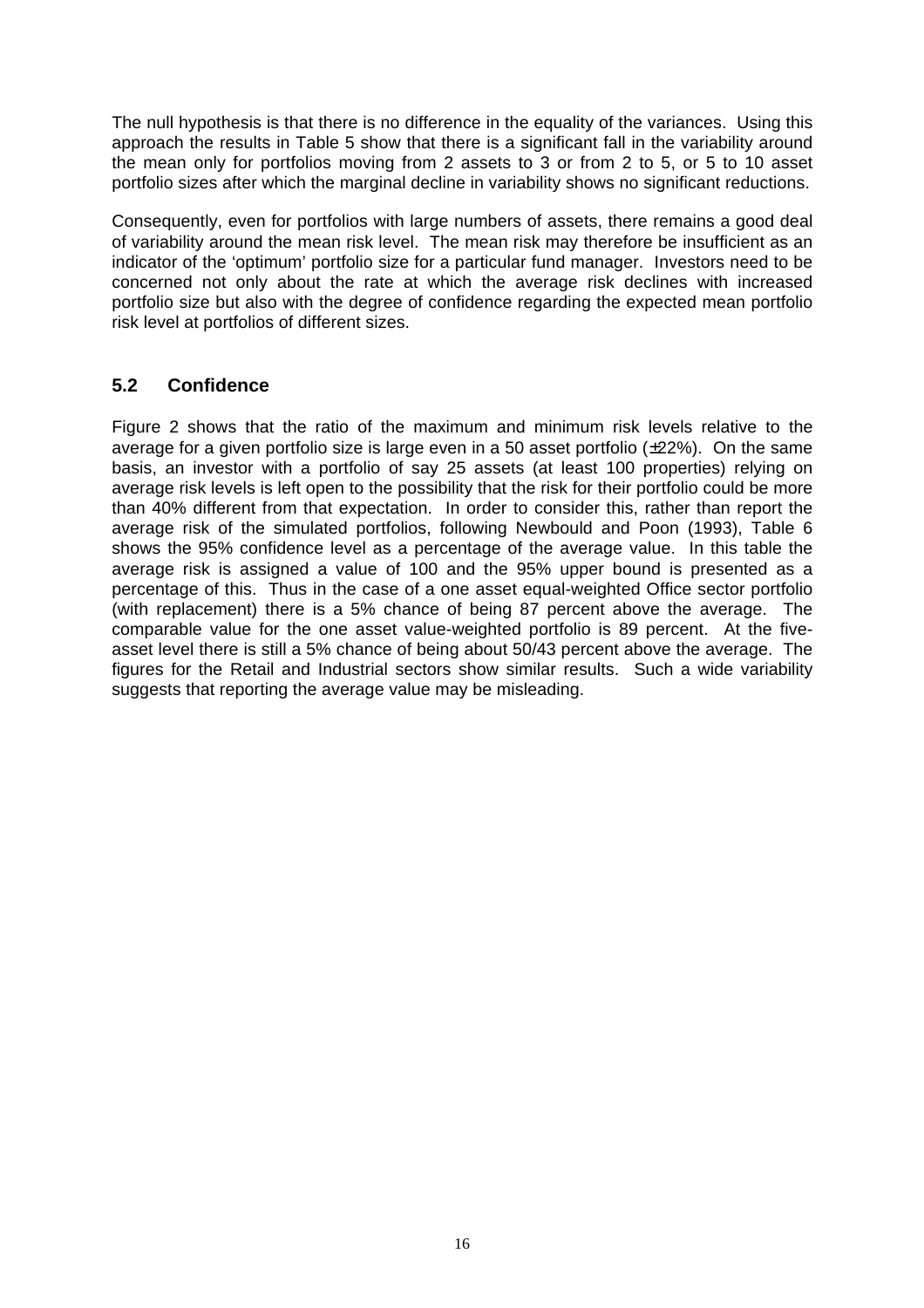### **Table 6: Risk values at the 95% Confidence level Upper Boundary, as a proportion of Mean risk (100) Simulation Results – Sampled with and without replacement – Equally-weighted and Value-weighted portfolios of selected sizes**

|                  | Sampled WITH Replacement |        |        |                   |                                    |           | Sampled WITHOUT Replacement |          |             |            |        |        |                   |                                    |        |       |          |
|------------------|--------------------------|--------|--------|-------------------|------------------------------------|-----------|-----------------------------|----------|-------------|------------|--------|--------|-------------------|------------------------------------|--------|-------|----------|
|                  |                          |        | Sector |                   |                                    | Region    |                             |          |             |            |        | Sector |                   |                                    | Region |       |          |
| No. of           |                          |        |        |                   | <b>Equally Weighted Portfolios</b> |           |                             |          |             |            |        |        |                   | <b>Equally Weighted Portfolios</b> |        |       |          |
| Assets           | <b>ALL</b>               | Retail | Office | Industrial London |                                    | <b>SE</b> | S&W                         | Northern | Mean        | <b>ALL</b> | Retail | Office | Industrial London |                                    | SE     | S&W   | Northern |
|                  |                          |        |        |                   |                                    |           |                             |          | <b>Risk</b> |            |        |        |                   |                                    |        |       |          |
| 1                | 249.9                    | 271.8  | 186.9  | 190.7             | 219.2                              | 238.8     | 201.4                       | 200.5    | 100         | 192.2      | 186.8  | 198.3  | 177.9             | 171.3                              | 189.3  | 197.0 | 187.3    |
| $\overline{c}$   | 194.7                    | 199.6  | 174.1  | 166.2             | 179.9                              | 172.0     | 173.5                       | 165.3    | 100         | 168.6      | 160.1  | 177.1  | 150.9             | 144.2                              | 164.5  | 183.5 | 168.7    |
| 3                | 167.9                    | 171.8  | 162.8  | 153.7             | 167.5                              | 154.2     | 163.7                       | 157.2    | 100         | 157.9      | 160.3  | 165.5  | 144.7             | 126.4                              | 158.1  | 168.9 | 156.4    |
| 4                | 162.5                    | 153.3  | 156.5  | 147.2             | 158.3                              | 152.4     | 161.8                       | 150.8    | 100         | 149.1      | 151.2  | 157.0  | 135.7             | 118.9                              | 146.6  | 159.1 | 151.8    |
| 5                | 156.5                    | 146.0  | 150.1  | 139.7             | 149.4                              | 147.1     | 155.4                       | 145.7    | 100         | 145.1      | 147.1  | 151.3  | 137.5             | 115.9                              | 141.4  | 153.5 | 148.7    |
| 6                | 151.4                    | 140.5  | 145.5  | 136.2             | 143.6                              | 143.2     | 146.4                       | 143.3    | 100         | 144.0      | 142.4  | 144.1  | 134.0             | 115.4                              | 141.9  | 145.1 | 146.2    |
| $\overline{7}$   | 149.9                    | 137.0  | 139.1  | 135.1             | 140.3                              | 137.5     | 144.0                       | 138.2    | 100         | 141.5      | 139.5  | 144.7  | 133.7             | 115.4                              | 138.8  | 144.4 | 145.8    |
| 8                | 147.1                    | 135.7  | 138.4  | 132.1             | 138.0                              | 133.4     | 137.2                       | 135.5    | 100         | 136.6      | 135.3  | 140.0  | 131.5             | 114.3                              | 132.8  | 142.6 | 141.2    |
| $\boldsymbol{9}$ | 144.6                    | 133.8  | 136.1  | 131.0             | 136.6                              | 130.4     | 135.6                       | 132.2    | 100         | 135.0      | 133.1  | 139.6  | 128.0             | 113.6                              | 130.8  | 139.0 | 138.7    |
| 10               | 141.5                    | 131.5  | 134.9  | 128.7             | 135.7                              | 130.3     | 136.2                       | 131.6    | 100         | 133.8      | 134.7  | 137.6  | 126.6             | 112.4                              | 128.8  | 134.7 | 135.7    |
| 15               | 135.4                    | 126.5  | 130.4  | 124.3             | 129.4                              | 122.2     | 131.1                       | 127.7    | 100         | 130.6      | 127.5  | 127.0  | 121.2             | 111.4                              | 121.8  | 131.2 | 126.4    |
| 20               | 129.4                    | 122.0  | 125.5  | 120.5             | 125.9                              | 122.3     | 126.7                       | 123.2    | 100         | 126.1      | 121.9  | 123.7  | 116.6             | 110.5                              | 120.0  | 123.8 | 121.8    |
| 25               | 127.5                    | 119.6  | 120.3  | 119.3             | 122.4                              | 120.5     | 123.2                       | 121.4    | 100         | 123.3      | 119.1  | 119.7  | 114.6             | 110.6                              | 118.2  | 118.9 | 120.1    |
| 30               | 124.1                    | 118.3  | 119.4  | 117.2             | 120.8                              | 117.4     | 121.4                       | 120.4    | 100         | 122.8      | 116.7  | 117.1  | 114.3             | 110.2                              | 116.0  | 117.3 | 117.6    |
| 40               | 120.5                    | 115.0  | 117.3  | 115.1             | 118.3                              | 115.6     | 119.8                       | 119.3    | 100         | 119.9      | 114.9  | 114.1  | 111.8             | 109.3                              | 113.1  | 114.5 | 113.9    |
| 50               | 119.0                    | 113.2  | 116.5  | 114.1             | 116.0                              | 113.4     | 117.3                       | 119.1    | 100         | 117.8      | 112.6  | 112.2  | 108.8             | 108.9                              | 111.4  | 111.4 | 110.6    |
|                  |                          |        |        |                   | Value Weighted Portfolios          |           |                             |          |             |            |        |        |                   | Value Weighted Portfolios          |        |       |          |
| 1                | 258.9                    | 174.5  | 188.7  | 183.3             | 204.4                              | 241.8     | 213.9                       | 188.3    | 100         | 191.4      | 193.0  | 189.3  | 182.0             | 197.4                              | 234.6  | 199.5 | 191.2    |
| $\overline{c}$   | 213.7                    | 160.9  | 170.2  | 156.2             | 185.6                              | 185.1     | 185.9                       | 172.9    | 100         | 186.3      | 165.0  | 181.6  | 154.6             | 162.1                              | 165.9  | 177.6 | 181.9    |
| 3                | 175.3                    | 150.0  | 160.9  | 152.5             | 170.0                              | 153.2     | 165.1                       | 165.9    | 100         | 165.8      | 161.9  | 160.1  | 143.6             | 158.9                              | 163.5  | 167.8 | 167.6    |
| 4                | 161.6                    | 144.6  | 152.3  | 142.4             | 157.7                              | 150.6     | 164.4                       | 162.0    | 100         | 161.8      | 150.2  | 154.6  | 138.6             | 155.9                              | 149.0  | 156.5 | 160.9    |
| 5                | 154.7                    | 137.1  | 143.2  | 138.0             | 149.3                              | 150.7     | 161.6                       | 154.1    | 100         | 159.1      | 149.4  | 147.6  | 134.4             | 151.0                              | 143.2  | 160.0 | 158.0    |
| 6                | 153.6                    | 133.9  | 140.9  | 133.9             | 142.7                              | 143.3     | 156.2                       | 157.5    | 100         | 155.2      | 142.8  | 140.4  | 133.7             | 148.3                              | 137.5  | 149.7 | 147.1    |
| $\overline{7}$   | 148.3                    | 132.8  | 138.4  | 132.4             | 141.3                              | 138.4     | 153.8                       | 155.9    | 100         | 154.0      | 141.4  | 136.7  | 131.3             | 143.5                              | 134.0  | 146.8 | 144.2    |
| 8                | 147.2                    | 132.1  | 133.8  | 130.9             | 138.5                              | 134.3     | 152.3                       | 155.4    | 100         | 149.9      | 138.9  | 135.6  | 128.3             | 138.9                              | 130.6  | 146.4 | 141.9    |
| 9                | 143.4                    | 132.8  | 132.4  | 129.0             | 136.5                              | 131.9     | 152.3                       | 149.5    | 100         | 148.5      | 138.7  | 132.5  | 126.2             | 135.4                              | 129.2  | 145.1 | 139.1    |
| 10               | 142.9                    | 130.8  | 129.4  | 127.2             | 134.3                              | 129.2     | 149.0                       | 146.1    | 100         | 144.8      | 137.6  | 132.0  | 125.8             | 131.8                              | 127.2  | 143.5 | 133.9    |
| 15               | 134.6                    | 126.2  | 123.7  | 120.2             | 128.6                              | 124.5     | 139.2                       | 134.9    | 100         | 136.8      | 128.7  | 126.6  | 122.0             | 123.6                              | 122.1  | 136.3 | 132.4    |
| 20               | 129.6                    | 122.1  | 120.9  | 119.1             | 124.0                              | 121.6     | 136.1                       | 130.3    | 100         | 132.3      | 123.0  | 122.3  | 118.0             | 119.9                              | 117.1  | 130.0 | 127.0    |
| 25               | 125.5                    | 120.4  | 118.3  | 116.7             | 120.9                              | 121.3     | 132.3                       | 128.7    | 100         | 127.5      | 120.4  | 119.6  | 115.7             | 116.6                              | 115.7  | 126.5 | 123.9    |
| 30               | 124.1                    | 117.9  | 117.0  | 115.0             | 119.3                              | 120.1     | 128.3                       | 126.3    | 100         | 124.5      | 118.0  | 118.0  | 113.7             | 113.7                              | 113.8  | 123.1 | 121.4    |
| 40               | 120.0                    | 114.6  | 115.5  | 114.2             | 116.5                              | 118.0     | 125.7                       | 122.6    | 100         | 121.0      | 115.0  | 113.1  | 111.2             | 108.8                              | 111.8  | 118.0 | 117.3    |
| 50               | 117.9                    | 113.1  | 113.8  | 112.9             | 115.7                              | 116.3     | 123.2                       | 118.0    | 100         | 119.1      | 112.5  | 110.6  | 108.7             | 104.4                              | 111.3  | 114.8 | 113.2    |
|                  |                          |        |        |                   |                                    |           |                             |          |             |            |        |        |                   |                                    |        |       |          |

After Newbould and Poon (1993)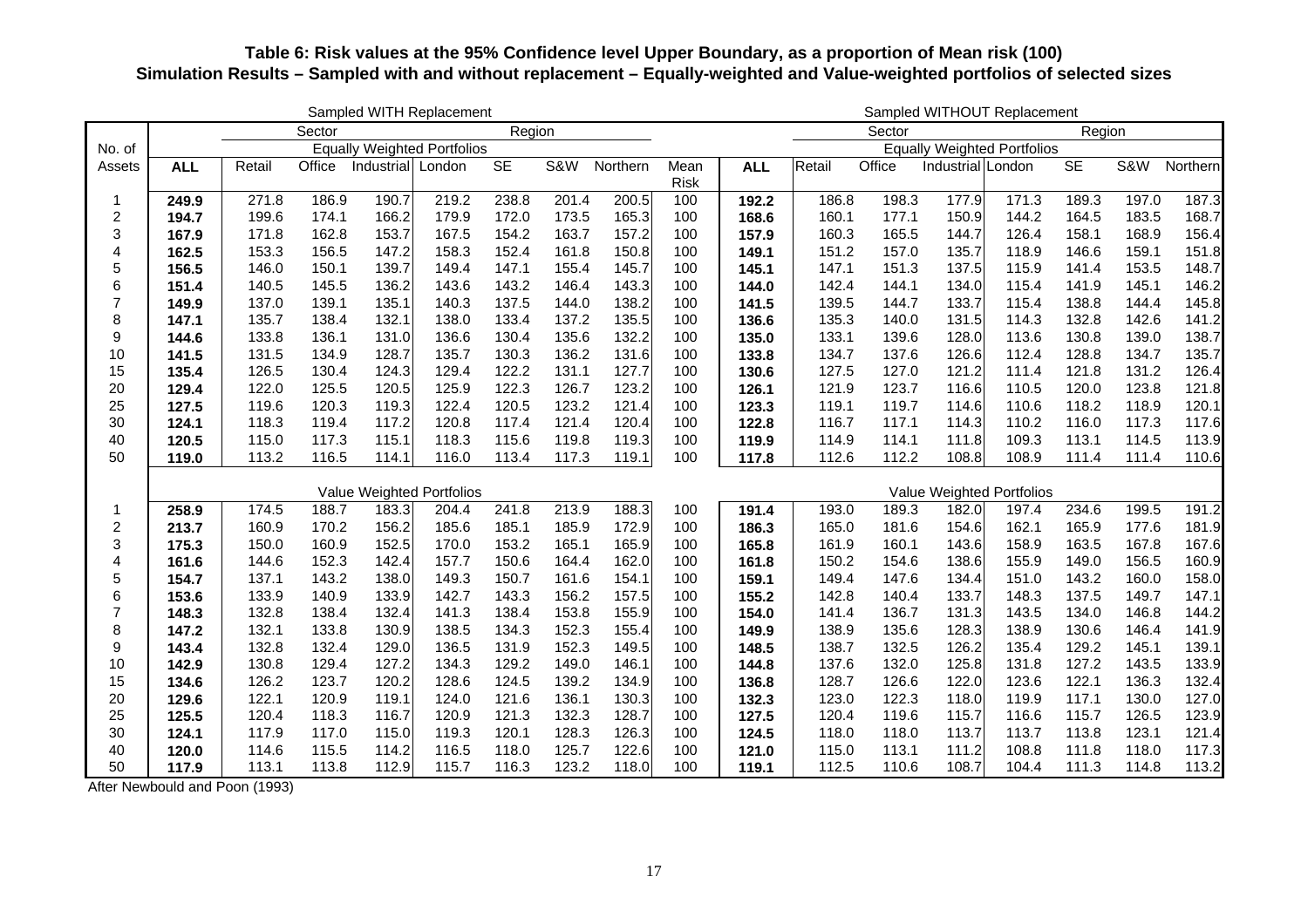In general, the deviation of the upper bound from the average depends on the spread of the correlation coefficients around the average. For example, the correlation coefficient of the Office sector has the largest standard deviation of the three sectors (0.191). Offices displays the greatest variability around the average risk level. The same is true for the Northern region. However, the *actual* spread also depends on the individual risks of the assets and the number of assets under consideration. For example, the correlation coefficients of the Retail sector display the lowest standard deviation. This would imply that it would have the lowest upper bound. Initially this turns out not to be the case. It is the Industrial sector that displays the lowest variability, for the one asset case. This is due to the number of properties that can be sampled. In the case of the Retail sector the number is more than double that of the Industrial sector (see Table 1). When running a simulation it is more likely that a poor combination can be formed in the Retail sector than the Industrial sector and so the Retail sector can show high variability, at least for small sample sizes. However, the low risk displayed in the Retail sector quickly becomes dominant and beyond the one asset case the Retail sector shows the lowest variability, at least for the with-replacement simulations. In the case of the simulations without replacement the number of assets that can be sampled from becomes still more important. In sectors with only 70 assets when a simulation without replacement is run on portfolios of size 50 the choice of assets to be included is successively more constrained, hence variability around the average will be small. Both Offices and Industrials show lower variability than Retails in portfolios of 40 assets or more.

Previous studies have suggested that as few as 20 properties are sufficient to eliminate most of the unsystematic risk with in a real estate portfolio. Beyond this level the marginal reduction in portfolio risk might be thought to be too small to justify the increased costs of purchasing additional properties. The arguments of Newbould and Poon (1993) and McDonald (1975) suggest though that this is not necessarily the case. Investors are concerned about their portfolio and the possibility of an unpleasant surprise occurring from holding their portfolio, not the average portfolio. The results in Table 6 indicate that at the five authority (asset) level, equivalent to a minimum of 20 properties, there is still a 5% chance of having a risk level approximately 62-16 percent above the average, depending on the sector or region chosen and the weighting scheme employed. At the 10-authority (up to 40-property level) the deviation from the average is still 49-12 percent. Even at the 50 asset (200+ property) level the portfolio variance may not be small enough to be ignored. This implies that a portfolio size of over 200 properties is the bare minimum level that investors need in order to feel comfortable with the risk level of the real estate portfolio. This confirms the results of Brown (1988, 1991) and Cullen (1991).

The importance of increasing the portfolio size is therefore not only related to the accompanying reduction in the mean portfolio risk level but also to the confidence that an investor can have in achieving such a reduction. In order to get some idea of the number of assets needed to reduce the upper 95% confidence limits to some "acceptable" level for an investor the value-weighted simulations (in this case without replacement) were extended up to the full sample size, 392. This is seen graphically in Figure 3. This simulation is representative of the 'true' distribution of funds and permits us to determine the likely number of assets needed to achieve a given percentage level of deviation of the upper 95% confidence limit from the average portfolio risk level. Accordingly this is done for deviation levels of 20, 15, 10, 5 and 1 percent above the mean variance level. The results, in Table 7, for the value-weighted case, with replacement, show that the upper 95% confidence limit requires 45 authority level assets (at least 180 properties) to be 20% above the average result. An investor wishing to be no more 1% above the average risk with a confidence 95%, would need to hold more than 97% of all the available assets! Such an investor basically needs to hold the 'market', which would be unrealistic for even the largest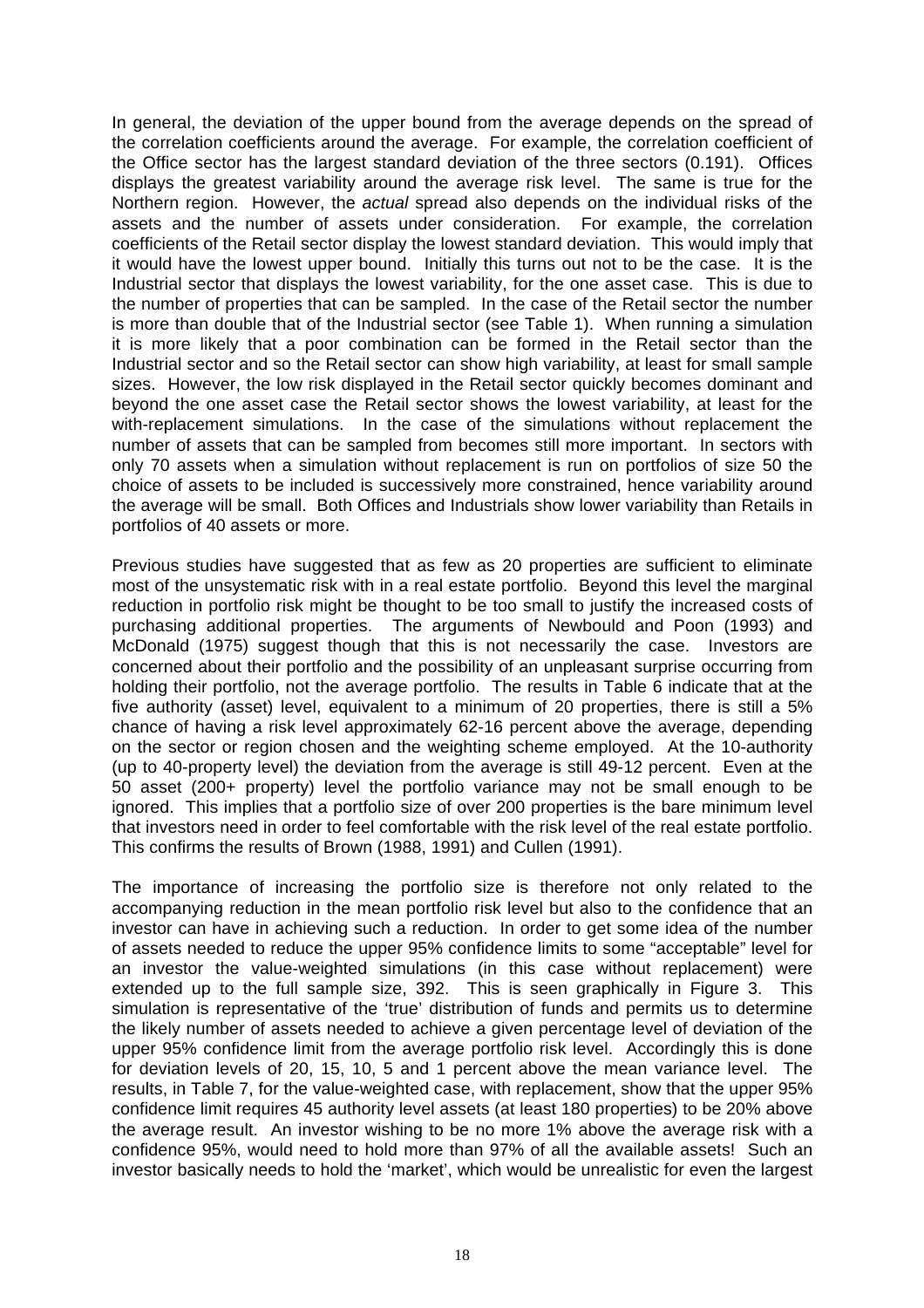fund. Consequently for the majority of funds, especially small funds, it seems reasonable to suggest that individually they will display an actual risk level considerably higher or lower than the average risk. The results of the simulations reported here clearly show that a small portfolio is almost as equally likely to have high *or* low risk. The observations of Cullen (1991) based on actual real estate fund portfolios indicate that this is the case. Therefore all that can be said is that as the number of properties within a portfolio increases, portfolio volatility declines, with smaller portfolios in general having a higher risk on average than larger portfolios and with greater variability around the average.

#### **Table 7: The Number of Assets Needed to Achieve a Given Deviation from the Mean Portfolio Risk Level in a Value-weighted Portfolio**

| Deviation      | 20% | 15% | 10% | 5%  | $1\%$ |
|----------------|-----|-----|-----|-----|-------|
| Value Weighted | 45  | 66  | 113 | 268 | 382   |

## **6.0 Conclusions**

Using a large dataset for 392 locations (local authorities) this paper generally confirms results of many previous studies that a diversification strategy across sectors offers lower risk levels than by region (see Lee and Byrne, 1998). Based on an equal-weighting strategy, the reduction in risk is limited to 22% on average and no more 28% at best.

However, the simulations show some small but significant differences in outcomes between value-weighted and equal-weighted portfolios using the overall data. This is in line with the work of Morrell (1993). The true impact of value skewness still may be understated and cannot be fully explained since the analysis used averaged data for the local authorities, rather than the values of individual properties.

There is little difference in the results when the analysis is conducted with and without replacement, although the latter may be thought to be more realistic.

The reduction in mean portfolio risk is initially quite rapid but only shows a significant fall up to about portfolios of size 5 (at least 20 properties). In contrast the variability around the mean displays a rapid and significant decline for portfolios up to size 15-20 (60-80 properties), after which any reduction in variability around the mean falls at a much reduced and insignificant rate. This leaves the investor facing a good deal of variability. The averaged results can hide a large amount of variability within the data and the simulations show that the actual volatility within a portfolio can be much higher or lower than the average, especially for small sized portfolios. As a consequence an individual investor who follows the advice contained in previous studies which are based on the results of average portfolios may be exposing themselves to greater risk than they intended. The results in Table 6 suggest that the previous recommendations that 20-40 assets are needed to achieve a satisfactory level of risk reduction would seem to underestimate the actual number of assets needed. The actual number of assets held is dependent on the actual universe of properties under consideration; the weighting scheme used; the desired confidence level and the individual's attitude to risk.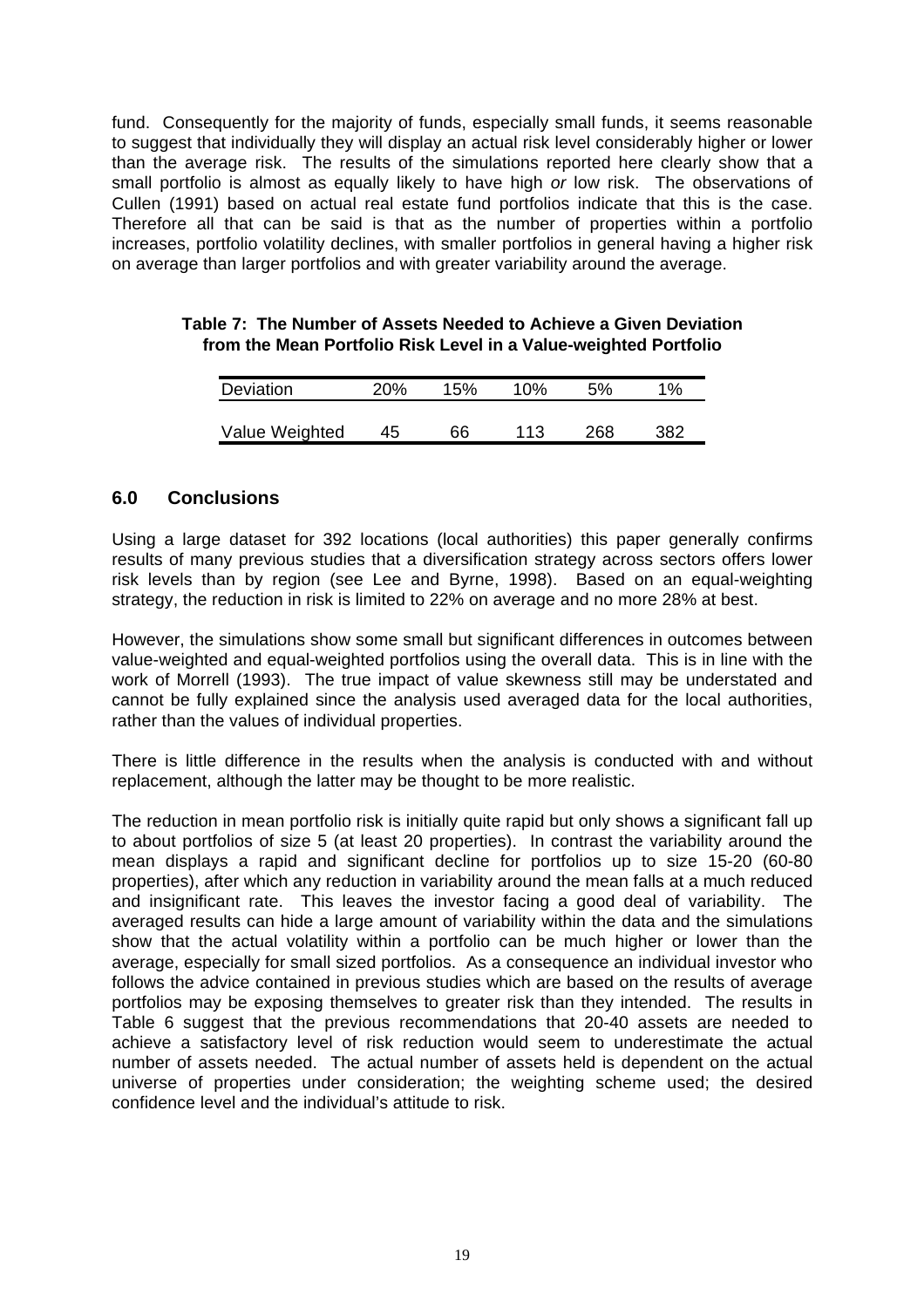### **Acknowledgement**

An earlier version of this paper was given in September 1998 at the RICS 'Cutting Edge' Research Conference held at De Montfort University, Leicester, England. As a result of that presentation the Investment Property Databank (IPD) kindly offered to supply new and more extensive data. The authors are grateful to Tony Key and IPD for making this data available. Any errors or misinterpretations following on the use of the data are however the authors' alone.

### **References**

Barber, C. (1991) Modern Portfolio Theory; Fact and Fantasy, A Paper presented as part of the seminar series organised by the Society of Property Researchers and the RICS, entitled *Property in a Portfolio Context*.

Bird, R. and Tippett, M. (1986) Naive Diversification and Portfolio Risk: A Note, *Management Science*, **32**, 244-251.

Brown, G.R. (1988) Reducing the Dispersion of Returns in UK Real Estate Portfolios, *Journal of Valuation*, **6**, 2, 127-147.

Brown, G.R. (1991) *Property Investment and the Capital Markets*. E. & F.N. Spon, London.

Brown, M.B. and Forsythe, A.B. (1974) Robust Tests For the Equality of Variances, *Journal of the American Statistical Association*, **69**, 364-367.

Conover, W.J., Johnson, M.E. and Johnson, M.M. (1981) A Comparative Study of Tests of Homogeneity of Variances with Applications to the Outer Continental Shelf Bidding Data, *Technometrics,* **23**, 351-361.

Cullen, I. (1991) Risk Management in Investment Property Portfolios, Paper presented as part of the seminar series organised by the Society of Property Researchers and the RICS, entitled *Property in a Portfolio Context*.

Eichholtz, P.M.A., Hoesli, M., MacGregor, B.D. and Nanthakumaran, N. (1995) Real Estate Diversification by Property Type and Region, *Journal of Property Finance,* **6***,* 3, 39-62.

Elton, E.J. and Gruber, M.J. (1977) Risk Reduction and Portfolio Size: An Analytical Solution, *Journal of Business*, **50**, 415-437.

Evans, J.L. and Archer, S.H. (1968) Diversification and the Reduction of Dispersion: An Empirical Analysis, *Journal of Finance*, **23**, 761-767.

Evans, J.L. (1975) An Examination of the Principle of Diversification, *Journal of Business Finance and Accounting*, **2**, 2, 243-255.

Hoesli, M. and MacGregor, B. (1995), The Classification of Local Property Markets in the UK Using Cluster Analysis, in: *The Cutting Edge: Proceedings of the RICS Property Research Conference* 1995, Volume 1, 185-204 (London: RICS).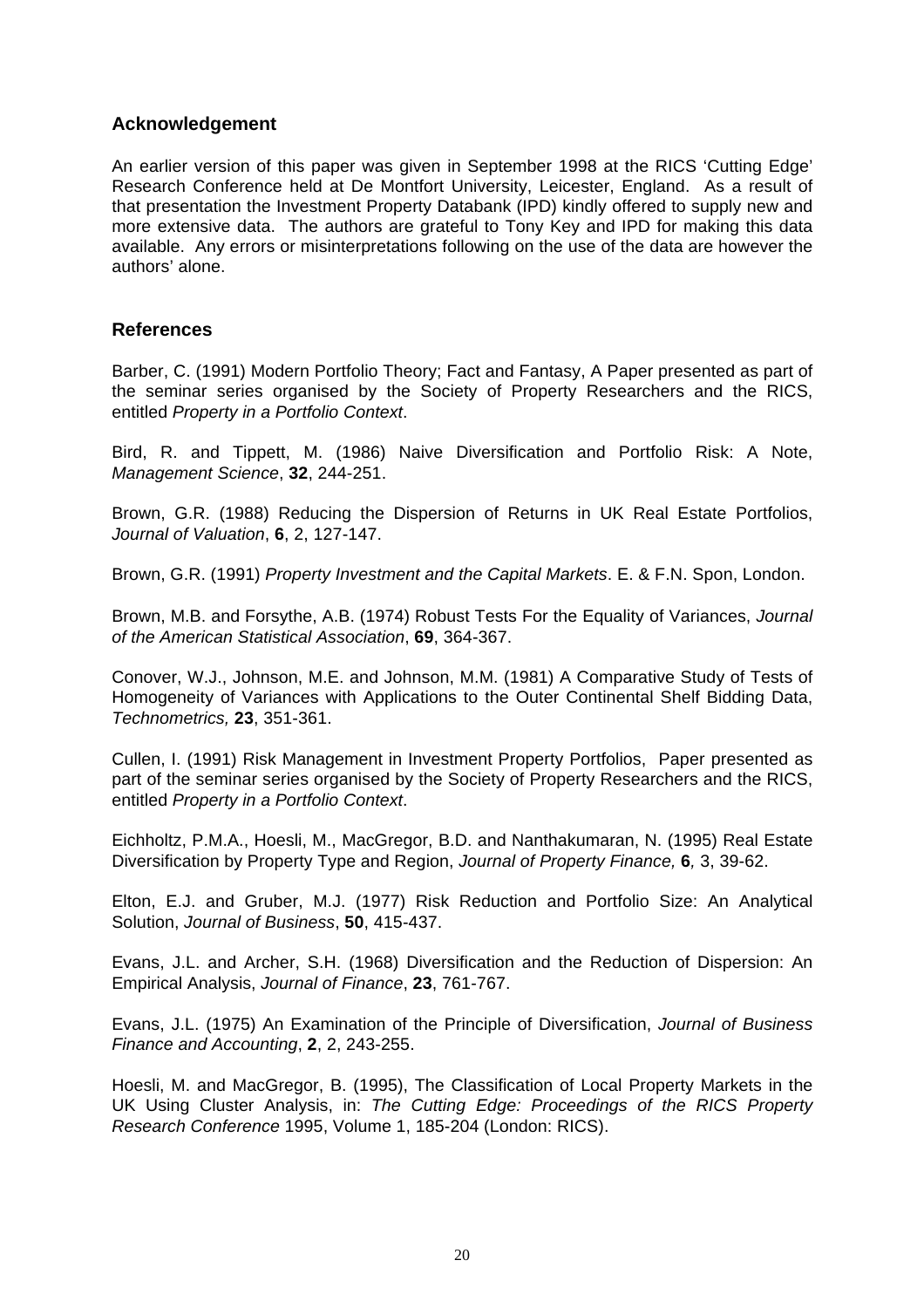Hoesli, M., Lizieri, C. and MacGregor, B. (1996) *The Spatial Dimensions of UK Real Estate Performance: An Application of Cluster Analytic Techniques*, A Paper presented at the 1996 AREUEA International Real Estate Conference, Orlando.

IPD (1996) *IPD Property Investor's Digest 1996*, Investment Property Databank, London.

IPD (1998) *Local Markets Report ,* Investment Property Databank, London.

Jackson, C. (1996) *Property Market Forecasting in the Local Economy,* A Paper presented at the RICS' "Cutting Edge" Conference, University of the West of England, Bristol.

Jackson, C. (1997) *Establishing A Classification of Traditional Local Retail Centres*, A Paper presented at the RICS' "Cutting Edge" Conference, Dublin, Eire.

Johnson, K.H. and Shannon, D.S. (1974) A Note on Diversification and the Reduction of Dispersion, *Journal of Financial Economics*, **4**, 365-372.

Jones Lang Wootton (1986) *Risk and Asset Allocation: Implications of Portfolio Strategy*.

Lee, S.L. and Byrne, P.J. (1998) Diversification by Sector, Region or Function? A Mean Absolute Deviation Optimisation, *Journal of Property Valuation and Investment*, **16**, 1, 38- 56.

Lloyd, W.P., Hand, J.H. and Modani, N.K. (1981) The Effect of Portfolio Construction Rules on the Relationship Between Portfolio Size and Effective Diversification, *Journal of Financial Research*, **4**, 183-193.

McDonald, J.C. (1975) Investment Objectives: Diversification Risk and Exposure to Surprise, *Financial Analysts Journal*, **31**, 2, March-April, 42-50.

McNamara, P. (1990) The Role of Research in Property Fund Management, *Public Finance and Accountancy*, 23 February, 13-14.

Markowitz, H. (1952) Portfolio Selection, *Journal of Finance*, **7**, 77-91.

Morrell, G.D. (1993) Value-weighting and the Variability of Real Estate Returns: Implications for Portfolio Construction and Performance Evaluation, *Journal of Property Research*, **10**, 167-183.

Myer, F.C.N., Webb, J.R. and Young, M. (1997) *Issues in Diversification for Real Estate*, ARES Conference, Monterey, California, April.

Newbould, G.D. and Poon, P.S. (1993) The Minimum Number of Stocks Needed for Diversification, *Financial Practice and Education*, **3**, 85-87.

Rydin, Y., Rodney, W. and Orr, C. (1990) Why Do Institutions Invest in Property? *Journal of Property Finance*, **1**, 2, 250-258.

Schuck, E.J. and Brown, G.R. (1997) Value Weighting and Real Estate Risk, *Journal of Property Research*, **14**, 3, 169-188.

Stratman, M. (1987) How many Stocks Make a Diversified Portfolio? *Journal of Financial and Quantitative Analysis*, **22**, 353-363.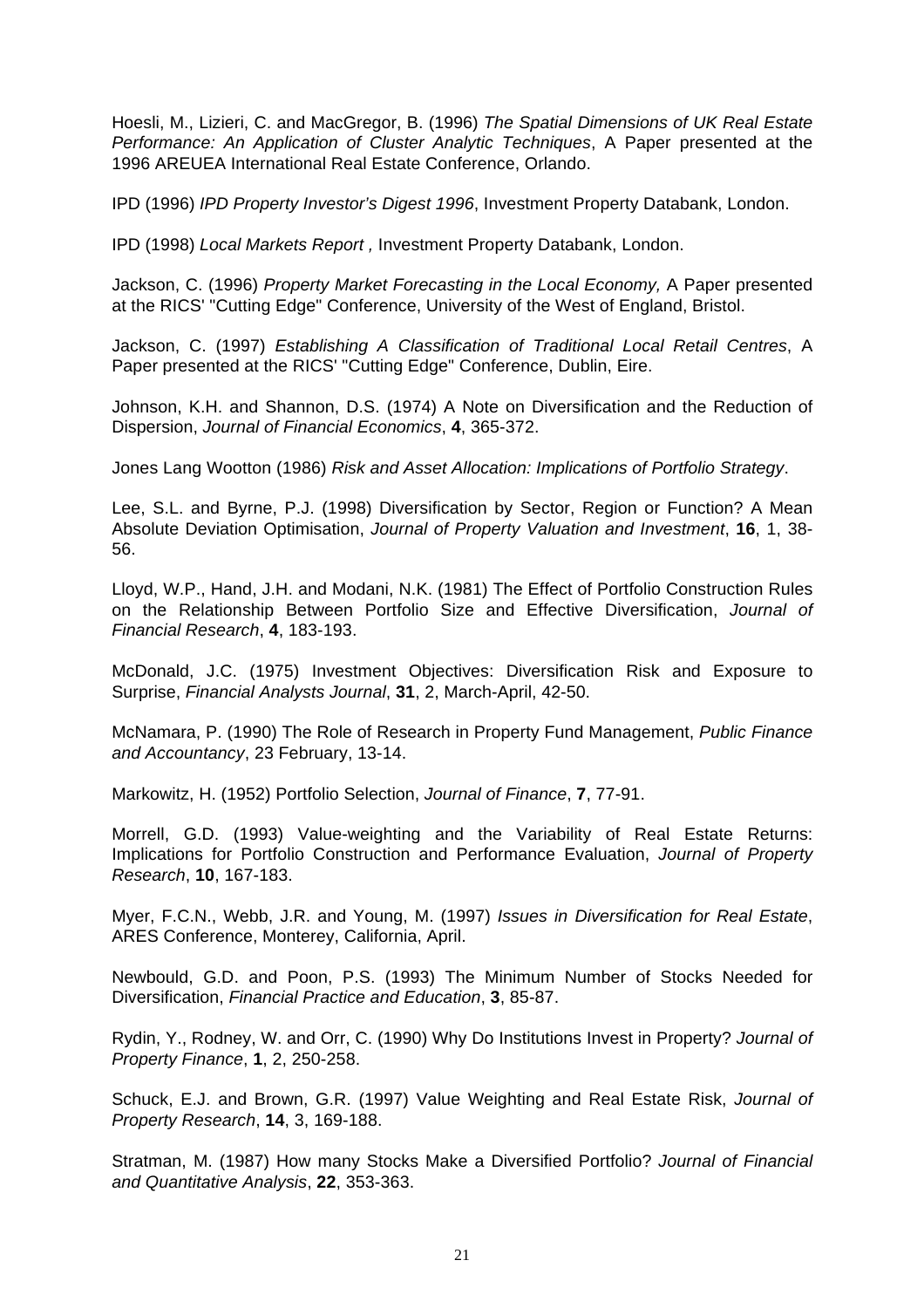Tole, T. (1982) You Can't Diversify Without Diversifying, *Journal of Portfolio Management*, **8**, 5-11.

Wagner, W.H. and Lau, S.C. (1971) The Effect of Diversification on Risk, *Financial Analysts Journal*, **27**, 48-53.

Whitmore, G.A. (1970) Diversification and the Reduction of Dispersion: a Note, *Journal of Financial and Quantitative Analysis*, **5**, 2, 263-264.

Young, M.S. and Graff, R.A. (1995) Real Estate is Not Normal: A Fresh Look at Real Estate Return Distributions, *Journal of Real Estate Finance and Economics*, **10**, 3, 225-259.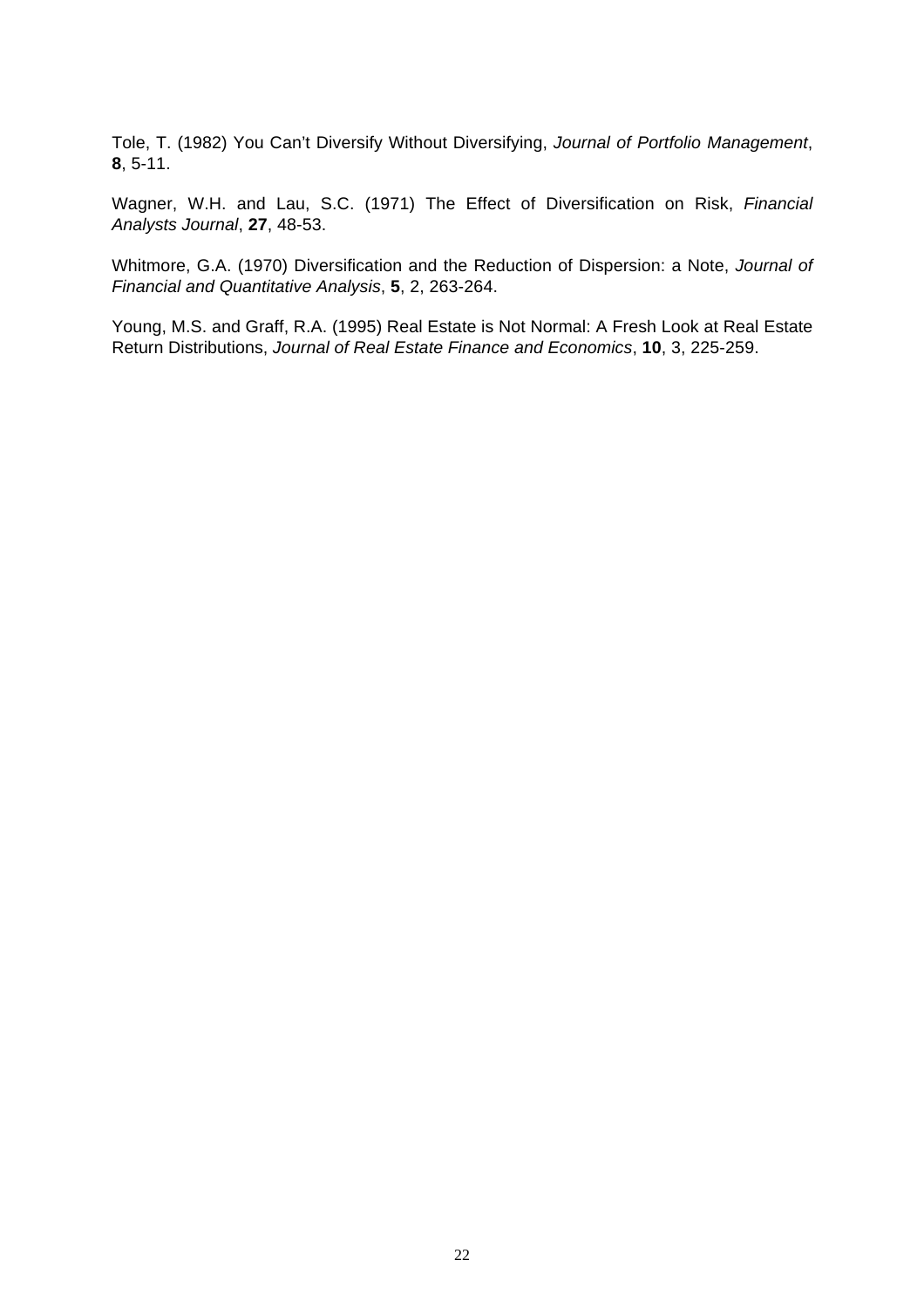# **Appendix**

|                               | <b>Max. Correlation</b> |               |                          |          |  |  |  |  |
|-------------------------------|-------------------------|---------------|--------------------------|----------|--|--|--|--|
| <b>Sectors/Regions Retail</b> |                         | <b>Office</b> | <b>Industrial</b>        | Overall  |  |  |  |  |
| London                        | 0.961                   | 0.968         | 0.969                    | 0.969    |  |  |  |  |
| South East                    | 0.973                   | 0.964         | 0.976                    | 0.977    |  |  |  |  |
| South and West                | 0.977                   | 0.959         | 0.973                    | 0.973    |  |  |  |  |
| Northern                      | 0.946                   | 0.946         | 0.973                    | 0.976    |  |  |  |  |
| <b>Overall</b>                | 0.977                   | 0.976         | 0.976                    | 0.977    |  |  |  |  |
|                               |                         |               | <b>Min. Correlation</b>  |          |  |  |  |  |
| <b>Sectors/Regions Retail</b> |                         | <b>Office</b> | <b>Industrial</b>        | Overall  |  |  |  |  |
| London                        | 0.207                   | 0.320         | 0.497                    | $-0.155$ |  |  |  |  |
| South East                    | 0.114                   | 0.205         | 0.389                    | $-0.257$ |  |  |  |  |
| South and West                | 0.057                   | 0.603         | 0.371                    | $-0.547$ |  |  |  |  |
| Northern                      | 0.109                   | $-0.188$      | 0.368                    | $-0.091$ |  |  |  |  |
| <b>Overall</b>                | $-0.010$                | $-0.481$      | $-0.296$                 | $-0.684$ |  |  |  |  |
|                               |                         |               | <b>SD of Correlation</b> |          |  |  |  |  |
| <b>Sectors/Regions Retail</b> |                         | <b>Office</b> | <b>Industrial</b>        | Overall  |  |  |  |  |
| London                        | 0.143                   | 0.139         | 0.115                    | 0.176    |  |  |  |  |
| South East                    | 0.125                   | 0.128         | 0.100                    | 0.224    |  |  |  |  |
| South and West                | 0.137                   | 0.079         | 0.106                    | 0.264    |  |  |  |  |
| Northern                      | 0.139                   | 0.308         | 0.144                    | 0.161    |  |  |  |  |
| Overall                       | 0.143                   | 0.191         | 0.149                    | 0.212    |  |  |  |  |

**Table A: Maximum, Minimum and Standard Deviation of Correlations**

**Table B: Average Capital Values 1981-1996**

|                       | Retail     | <b>Office</b> | <b>Industrial</b> | <b>Overall</b> |
|-----------------------|------------|---------------|-------------------|----------------|
| London                | £1,083,269 | £4,753,403    | £3,416,252        | £2,709,954     |
| <b>South East</b>     | £1,036,100 | £2,939,733    | £2,683,319        | £2,088,665     |
| <b>South and West</b> | £1,069,053 | £2,028,087    | £1,771,824        | £1,389,246     |
| <b>Northern</b>       | £1,102,195 | £2,223,856    | £1,623,766        | £1,369,068     |
| <b>Overall</b>        | £1,070,007 | £2,984,945    | £2,420,448        | £1,844,701     |

Source IPD *Local Markets Report*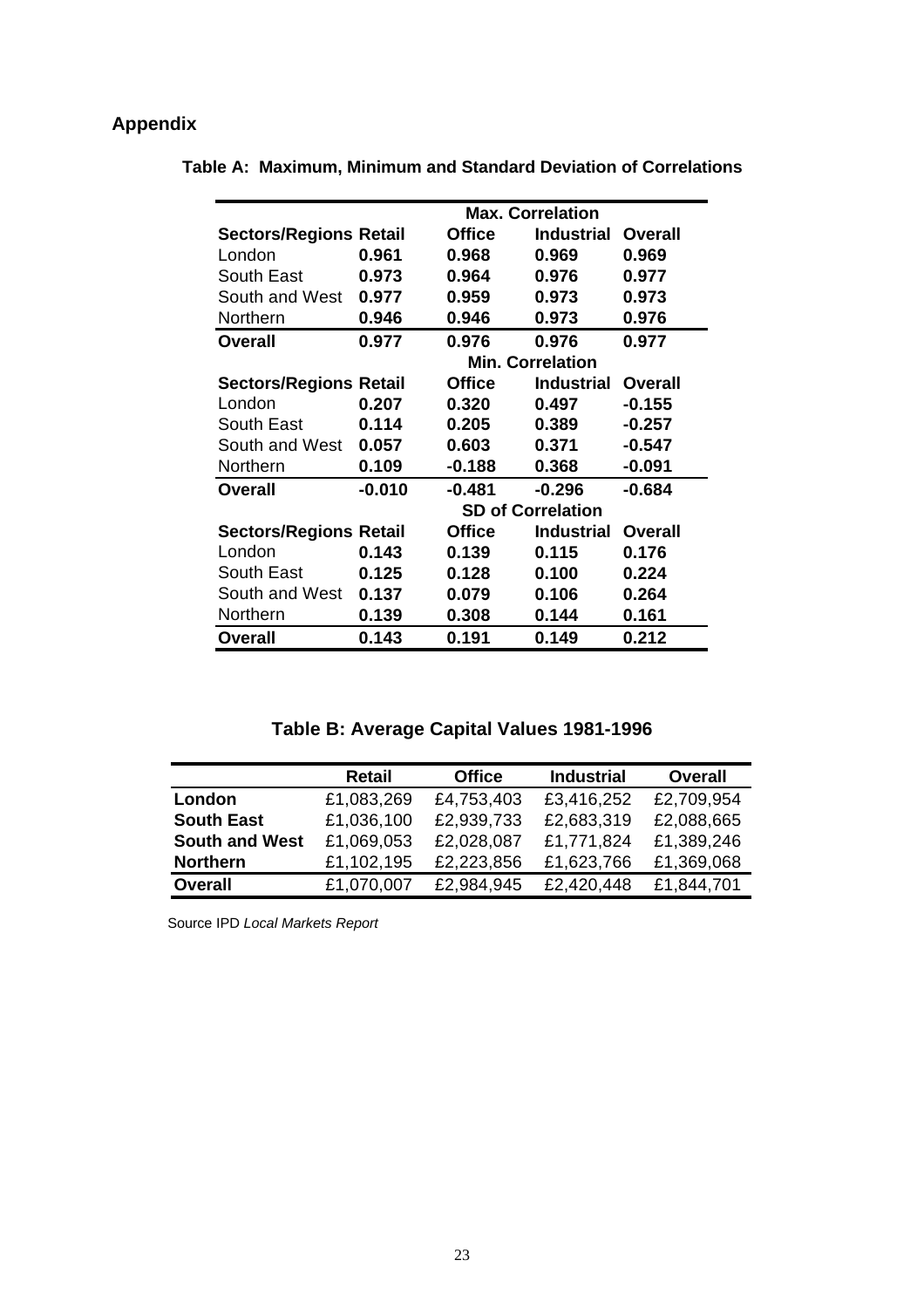### **Table C: Ratio of Value-weighted to Equal-weighted Average Portfolio Risk Selected Portfolio Sizes**

| <b>PANEL A</b>   |        |            |          |               |                |        |        |                     |            |
|------------------|--------|------------|----------|---------------|----------------|--------|--------|---------------------|------------|
| <b>REGION</b>    |        |            |          |               |                |        |        |                     |            |
| With Replacement |        |            |          | No. of Assets |                |        |        | Without Replacement |            |
| London           | South  | South      | Northern |               |                | London | South  | South               | Northern   |
|                  | East   | & West     |          |               |                |        | East   | & West              |            |
| 96.05            | 102.71 | 102.86     |          | 95.54         | 1              | 96.99  | 105.73 | 102.04              | 102.27     |
| 101.91           | 103.41 | 104.17     |          | 102.07        | $\overline{2}$ | 94.05  | 100.29 | 98.42               | 103.89     |
| 101.79           | 99.76  | 100.14     |          | 103.18        | 3              | 98.50  | 101.36 | 101.27              | 104.32     |
| 100.68           | 99.56  | 100.86     |          | 104.18        | $\overline{4}$ | 101.12 | 100.79 | 99.94               | 104.08     |
| 100.71           | 101.15 | 102.69     |          | 103.24        | 5              | 102.68 | 100.65 | 102.88              | 103.56     |
| 100.26           | 100.01 | 104.71     |          | 105.09        | 6              | 104.12 | 98.61  | 101.94              | 100.46     |
| 100.72           | 100.21 | 104.52     |          | 106.81        | 7              | 104.24 | 98.50  | 101.19              | 99.84      |
| 100.43           | 100.34 | 106.44     |          | 107.45        | 8              | 103.80 | 99.31  | 101.74              | 100.19     |
| 100.09           | 100.67 | 106.94     |          | 106.61        | 9              | 102.61 | 99.56  | 102.63              | 100.05     |
| 99.52            | 99.63  | 105.36     |          | 105.91        | 10             | 102.58 | 99.56  | 103.51              | 99.24      |
| 99.66            | 101.01 | 103.46     |          | 102.52        | 15             | 101.28 | 100.30 | 102.23              | 102.67     |
| 99.03            | 99.80  | 104.15     |          | 102.87        | 20             | 101.42 | 98.84  | 102.82              | 102.32     |
| 99.16            | 100.46 | 104.04     |          | 103.05        | 25             | 101.05 | 98.99  | 103.53              | 101.61     |
| 99.24            | 101.26 | 103.18     |          | 102.44        |                | 100.45 | 98.95  | 102.72              | 101.69     |
| 99.08            | 101.04 | 102.64     |          | 101.37        |                | 99.93  | 99.35  | 101.63              | 101.63     |
| 99.87            | 101.31 | 102.59     |          | 99.40         |                | 99.65  | 99.93  | 101.62              | 101.29     |
|                  |        |            |          |               |                |        |        |                     |            |
| <b>PANEL B</b>   |        |            |          |               |                |        |        |                     |            |
| <b>SECTOR</b>    |        |            |          |               |                |        |        |                     |            |
|                  | Asset  |            |          |               |                |        |        | Asset               |            |
| Retail           | Office | Industrial |          |               |                |        | Retail | Office              | Industrial |
|                  |        |            |          |               |                |        |        |                     |            |
| 82.69            | 100.30 | 102.32     |          |               | 1              |        | 97.83  | 87.37               | 91.04      |
| 87.13            | 103.27 | 98.61      |          |               | $\overline{c}$ |        | 100.93 | 100.24              | 102.15     |
| 93.44            | 104.93 | 96.90      |          |               | 3              |        | 102.80 | 98.12               | 101.79     |
| 94.72            | 103.07 | 100.11     |          |               | $\overline{4}$ |        | 101.70 | 98.12               | 97.60      |
| 98.26            | 102.16 | 99.17      |          |               | 5              |        | 100.63 | 95.64               | 97.30      |
| 98.02            | 103.03 | 98.14      |          |               | $\overline{6}$ |        | 101.18 | 95.17               | 98.38      |
| 97.78            | 103.12 | 99.03      |          |               | 7              |        | 101.64 | 95.50               | 97.29      |
| 97.59            | 103.51 | 98.55      |          |               | 8              |        | 99.69  | 96.57               | 98.60      |
| 98.42            | 103.21 | 99.63      |          |               | 9              |        | 100.22 | 96.70               | 98.66      |
| 97.47            | 102.36 | 100.12     |          |               | 10             |        | 100.19 | 97.06               | 97.86      |
| 97.20            | 102.18 | 100.94     |          |               | 15             |        | 99.52  | 97.65               | 99.31      |
| 96.99            | 102.46 | 100.06     |          |               | 20             |        | 98.28  | 99.15               | 98.92      |
| 97.91            | 102.39 | 100.83     |          |               | 25             |        | 97.54  | 98.74               | 100.16     |
| 98.47            | 102.08 | 100.24     |          |               | 30             |        | 98.58  | 98.49               | 100.02     |
| 97.57            | 101.06 | 100.64     |          |               | 40             |        | 98.59  | 99.14               | 99.52      |
| 97.98            | 100.55 | 100.90     |          |               | 50             |        | 98.54  | 98.81               | 99.24      |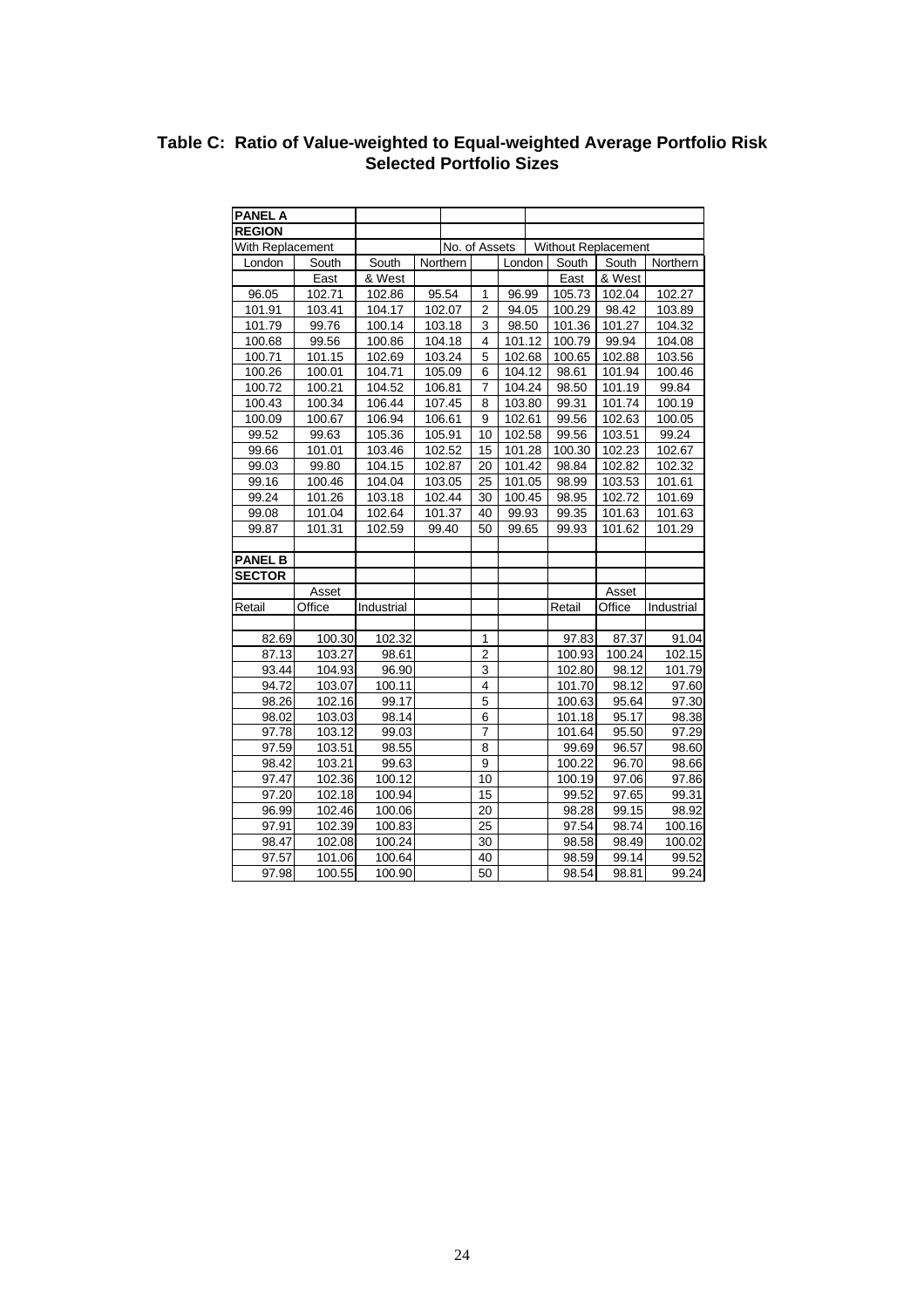# **Figure 1: Percentage Risk Compared with that of a One Asset Portfolio**

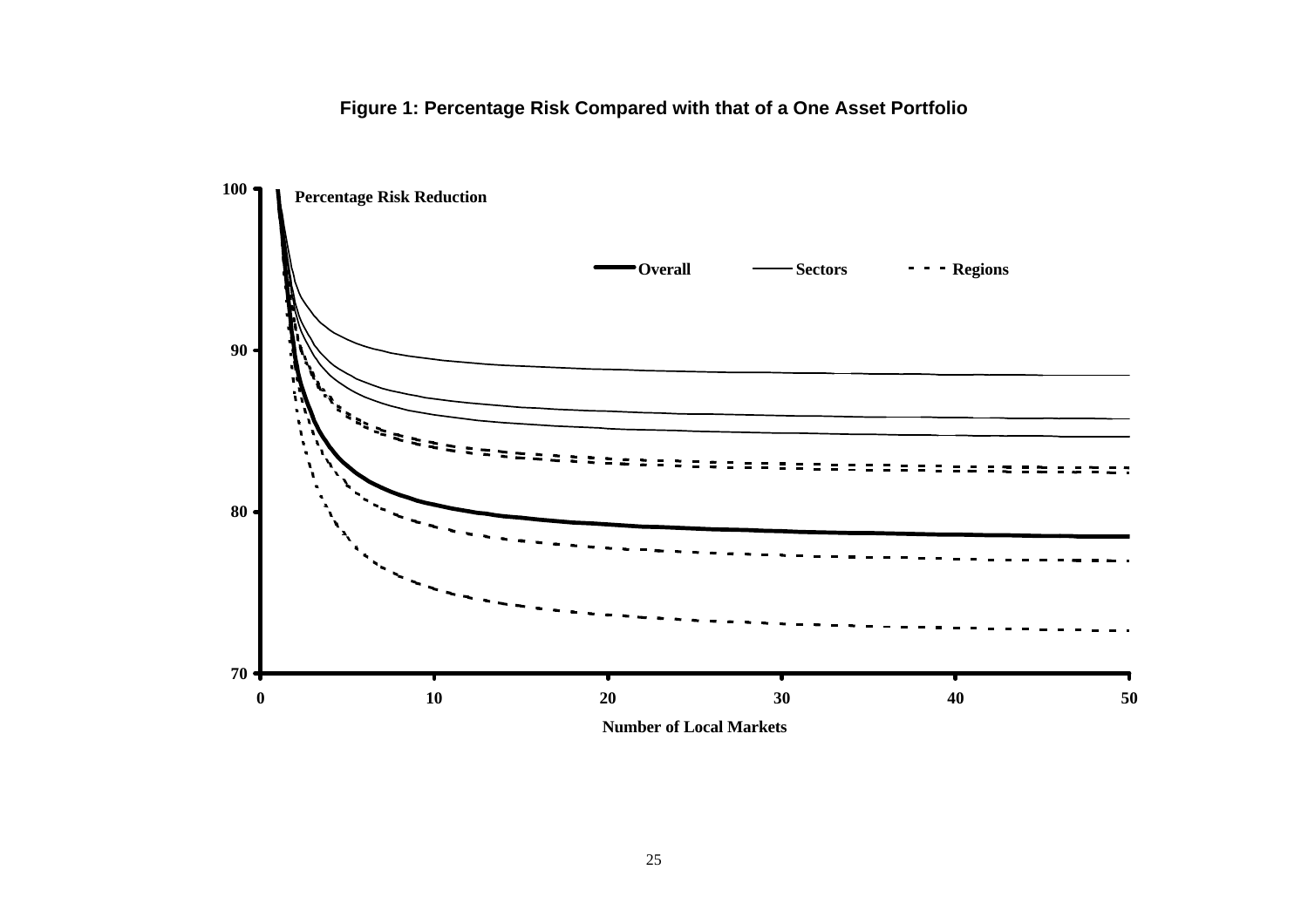

## **Figure 2: Ratios of Maximum and Minimum SDs to Mean Portfolio sizes 1 to 50**